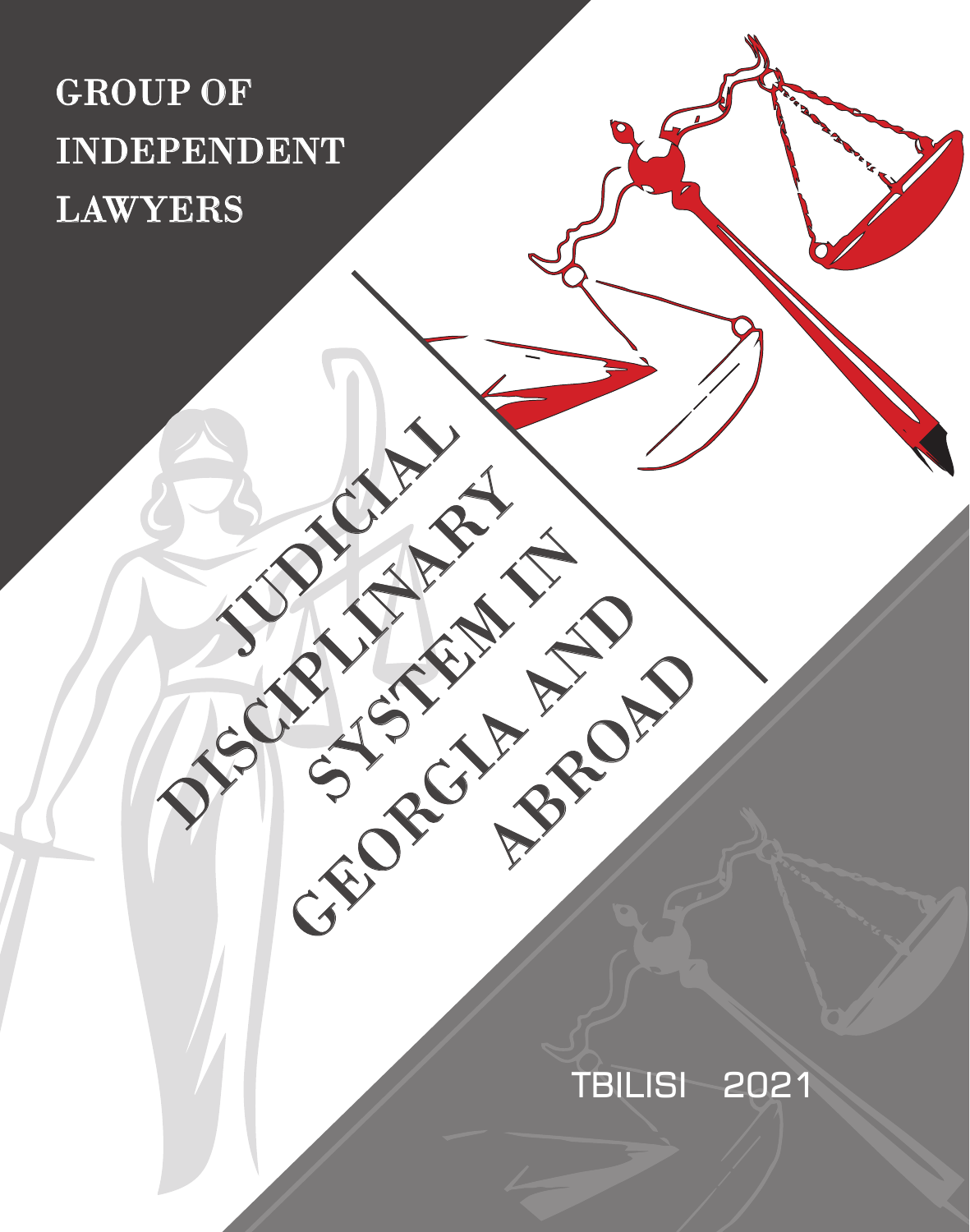## GROUP OF INDEPENDENT LAWYERS



**https://www.facebook.com/დამოუკიდებელი-იურისტების-ჯგუფი-Group-of-Independent-Lawyers-648795978915557**

# JUDICIAL DISCIPLINARY SYSTEM IN GEORGIA AND ABROAD

**This report was made possible by the generous support of the American People through the United States Agency for International Development (USAID). The contents of this report are the sole responsibility of the Group of Independent Lawyers and do not necessarily reflect the views of East West Management Institute, USAID or the United States Government.**



E A S T · W E S T MANAGEMENT INSTITUTE Promoting Rule of Law in Georgia (PROLoG)

TBILISI 2021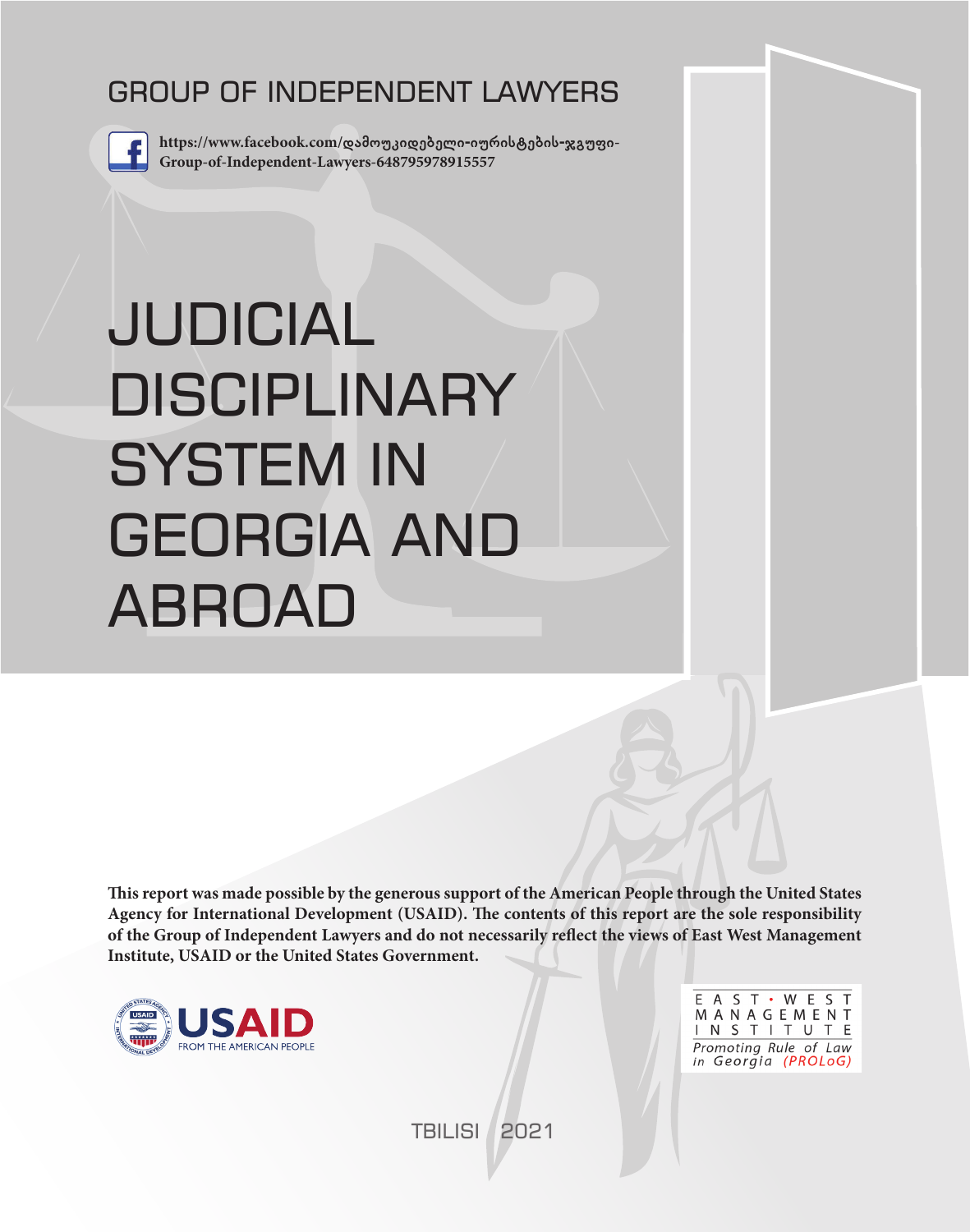|                                               | Author: KAKHA TSIKARISHVILI                                   |
|-----------------------------------------------|---------------------------------------------------------------|
|                                               | Responsible for the Publication: GROUP OF INDEPENDENT LAWYERS |
|                                               | Editor: MARIAM IASHVILI                                       |
| Design and Technical Editting: KETEVAN GOGAVA |                                                               |
|                                               |                                                               |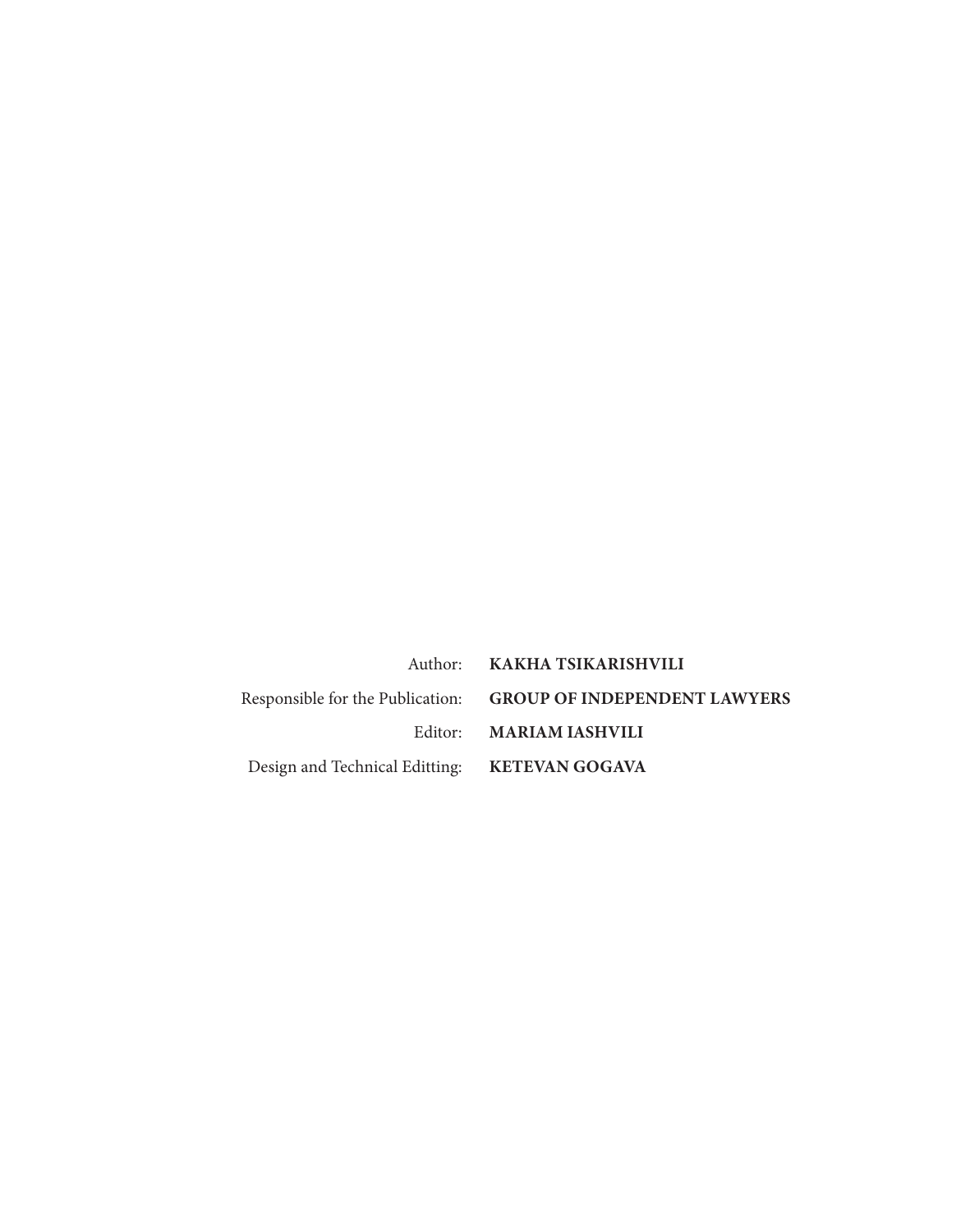## **TABLE OF CONTENTS**

| 1. DEVELOPMENT OF THE DISCIPLINARY SYSTEM IN GEORGIA - SHORTCOMINGS  |
|----------------------------------------------------------------------|
| 2. SYSTEM OF DISCIPLINARY RESPONSIBILITY - INTERNATIONAL STANDARDS 9 |
|                                                                      |
|                                                                      |
|                                                                      |

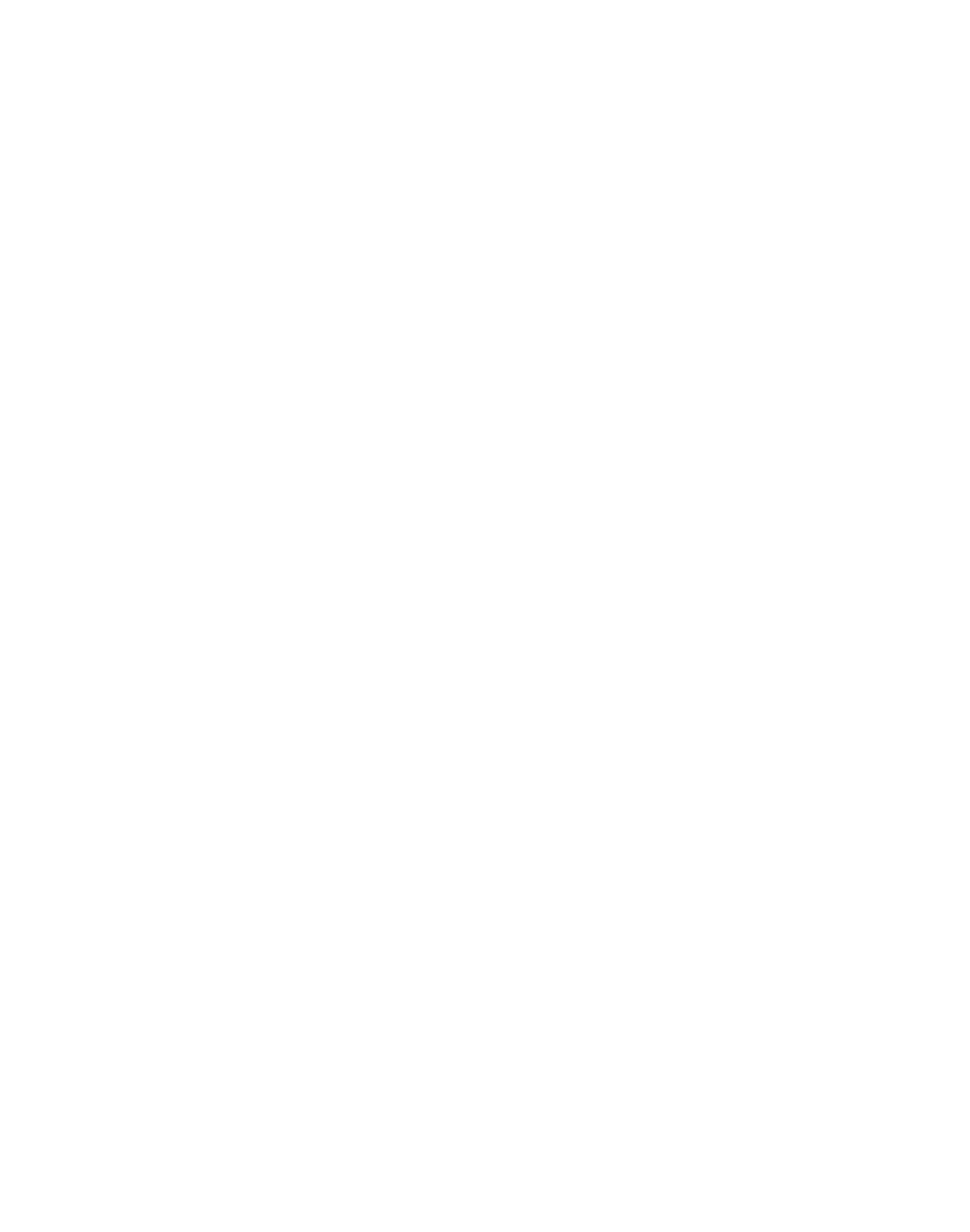## **INTRODUCTION**

Disciplinary liability of judges is one form of judicial accountability. The system of disciplinary liability determines which actions of a judge are disciplined and what sanctions can be imposed on a judge, as well as effective mechanisms for detecting, investigating and adjudicating disciplinary misconduct. The system of disciplinary responsibility of judges should maintain a balance between the independence and accountability of the judge, should enjoy public trust<sup>1</sup>, should not violate the rights of judges, should maintain a balance between confidentiality and transparency<sup>2</sup>.

During the last 10 years, the system of disciplinary responsibility of judges in Georgia has undergone many changes. Both substantive and procedural legislation have been changed and refined, as well as the rules for the formation of disciplinary bodies. Nevertheless, it must be said that the disciplinary system never adequately met the requirements placed on it. If before 2012 the system of disciplinary responsibility was used to punish and intimidate politically disobedient judges, after 2012 it became a mechanism for corporate self-protection and pressure upon judges disloyal to the clan<sup>3</sup>. The disciplinary system, like all administrative levers, is in the hands of clan which controls justice through formal and informal mechanisms<sup>4</sup>. The credibility of the disciplinary system is low among court users.

Within the framework of the project, the group of independent lawyers studied the international standards of disciplinary responsibility of judges, as well as foreign countries, especially Eastern European countries (Hungary, Czech Republic, Slovakia, Lithuania, Hungary, Poland, Ukraine, Moldova, Romania, Croatia, Slovenia). .

The experience of foreign countries shows that in transitional democracies, a disciplinary mechanism can be used to both for politically motivated repression and avoidance of liability for certain judges<sup>5</sup>.

In general, the existing legal framework in Georgia is in line with both international standards and the experience of advanced countries, although the current model of arranging and functioning of disciplinary bodies needs to be revised taking into account the specific conditions created in Georgia.

<sup>5</sup> E.g. Ukrainian Experience, Halyna Chyzhyk, How to Achieve Successful Judicial Reform in Transition Democracies: Ukraine's Recipe, https://drive.google.com/file/d/16KglH967jo2rYcQUGEfdNXPlF382EiiY/view; See also OHCHR Report, Disciplinary measures against judges and the use of 'disguised' sanctions, response from Bulgarian Judges'



<sup>1</sup> [1] ENCJ, Councils for the Judiciary Report, 2010-2011, par. 3.11 https://www.encj.eu/images/stories/pdf/workinggroups/report\_project\_team\_councils\_for\_the\_judiciary\_2010\_2011.pdf

<sup>2</sup> see. Also, the Need to introduce the Independent Inspector service in the Common Court system, http://www. supremecourt.ge/files/ ს upload-file / pdf / nino-gvenetadzis-moxsenebis-sruli-texti.pdf

<sup>3</sup> The term "clan" refers to an interconnected group of judges who possess the levers of governing the court and exercising political control over the judiciary. See. E.g. Tsikarishvili K. Clan based government in Judiciary since 2007 - shorturl.at/htBW5

<sup>4</sup> see. E.g. Tsikarishvili K., Clan Based Governance in Georgia Judiciary from 2007 till Present,, shorturl.at/htBW5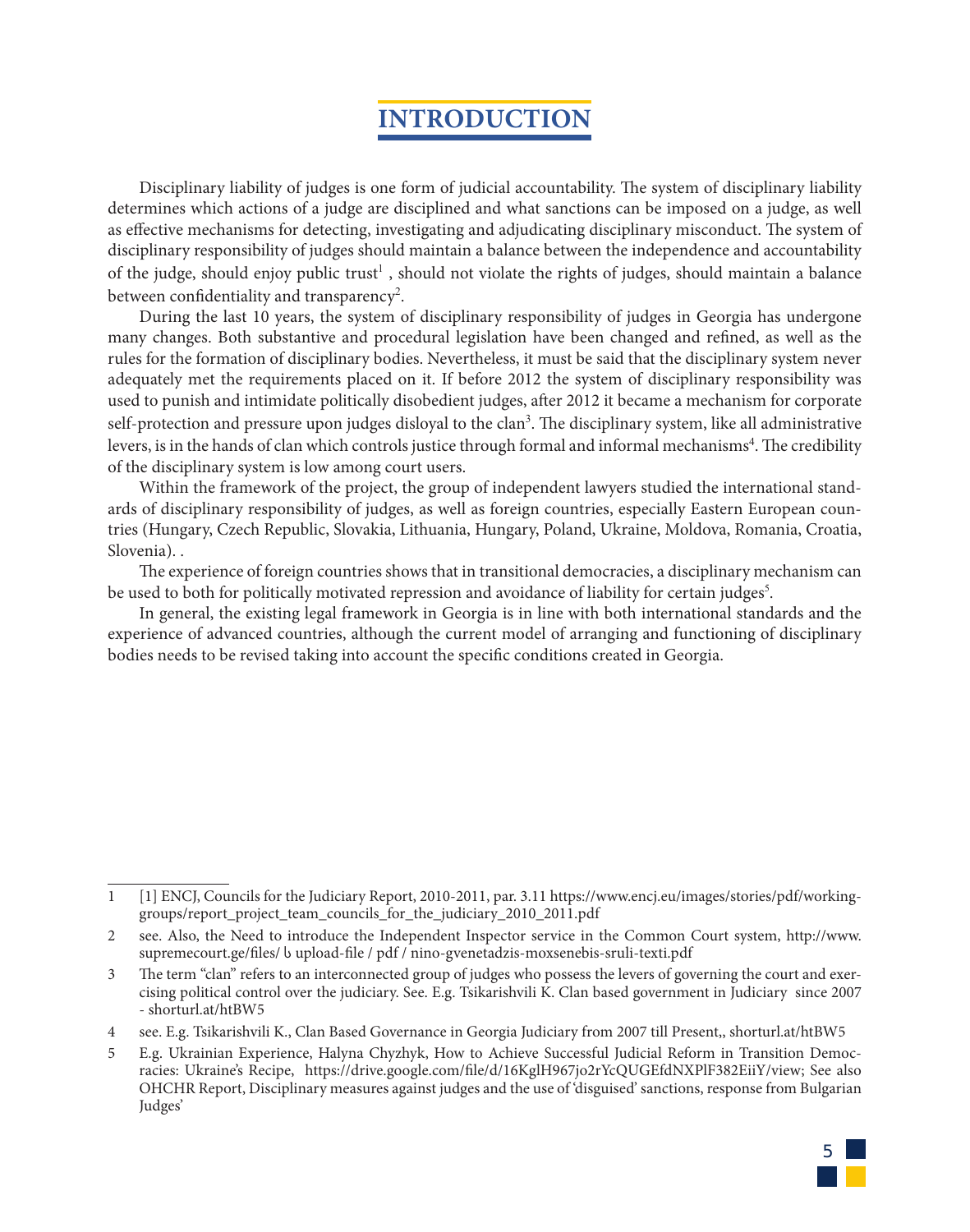## **1. DEVELOPMENT OF THE DISCIPLINARY SYSTEM IN GEORGIA** - **SHORTCOMINGS AND RECENT LEGISLATIVE CHANGES**

Until 2012, there was a strict disciplinary policy in the common courts of Georgia, which was often used as a mechanism to put pressure on judges<sup>6</sup>. Among the shortcomings of the disciplinary system, the following was particularly noteworthy.

- **T** The decisions and disciplinary proceedings of the Disciplinary Board were closed and neither the public nor other judges had access to the content of these decisions;
- **I** Judges were often punished for formal violations that did not cause any harm or that could be remedied by appeal and cassation<sup>7</sup>;
- $\blacksquare$  detection of violations was often done proactively, with a reporting system, which enabled selection, detection and punishment of unwanted judges<sup>8</sup>;
- $\Box$  Disciplinary body The High Council of Justice staffed the body reviewing the merits of disciplinary cases - the Disciplinary Board, which is why there was no formal mechanism for independent review of disciplinary cases;
- $\blacksquare$  The investigative body had no formal guarantees of independence;

Since 2012, a number of important legislative changes have taken place in the system of disciplinary proceedings under the 4 waves of judicial reform, including the following:

- $\blacksquare$  A separate disciplinary body, the Disciplinary Board, has been set up, formally independent of the High Council of Justice;
- $\blacksquare$  A specialized body for investigating disciplinary cases was introduced the Independent Inspector;
- $\blacksquare$  The rights of judges in disciplinary proceedings have increased;
- A detailed list of disciplinary misconduct was approved, and a general reference to violations of judicial ethics was revoked;
- Decisions of the Disciplinary Board and the High Council of Justice are published without personal data;
- $\blacksquare$  At the request of the judge, it became possible to make public the meetings of the Council of Justice and the Disciplinary Board on disciplinary matters.

The 2019 legislative amendment removed the non-performance or inappropriate performance of a duty by the judge from the list of disciplinary misconduct.

Despite these changes, the disciplinary system still failed to gain public trust. A 2020 study found that a large proportion of practicing attorneys<sup>9</sup> do not trust the disciplinary system, which is why many attorneys refrain from filing a disciplinary complaint.

<sup>9</sup> Rights Georgia Report on monitoring of disciplinary proceedings by Independent Inspector and the High Council of Justice", 2020 (sponsored by the East-West Management Institute Project USAID / PRoLOG).



<sup>6</sup> E.g. Article 42 of the Constitution, a survey of practicing lawyers on the factors hindering the independence of a judges in 2006-2016, 2017.

<sup>7</sup> See Practice and Statistics of the Disciplinary Board of Judges of General Courts, dcj.court.ge

<sup>8</sup> The need to introduce an Independent Inspector in the Common Court system, the essence and justification of the proposed changes, 2015 https://bit.ly/3oiLrqR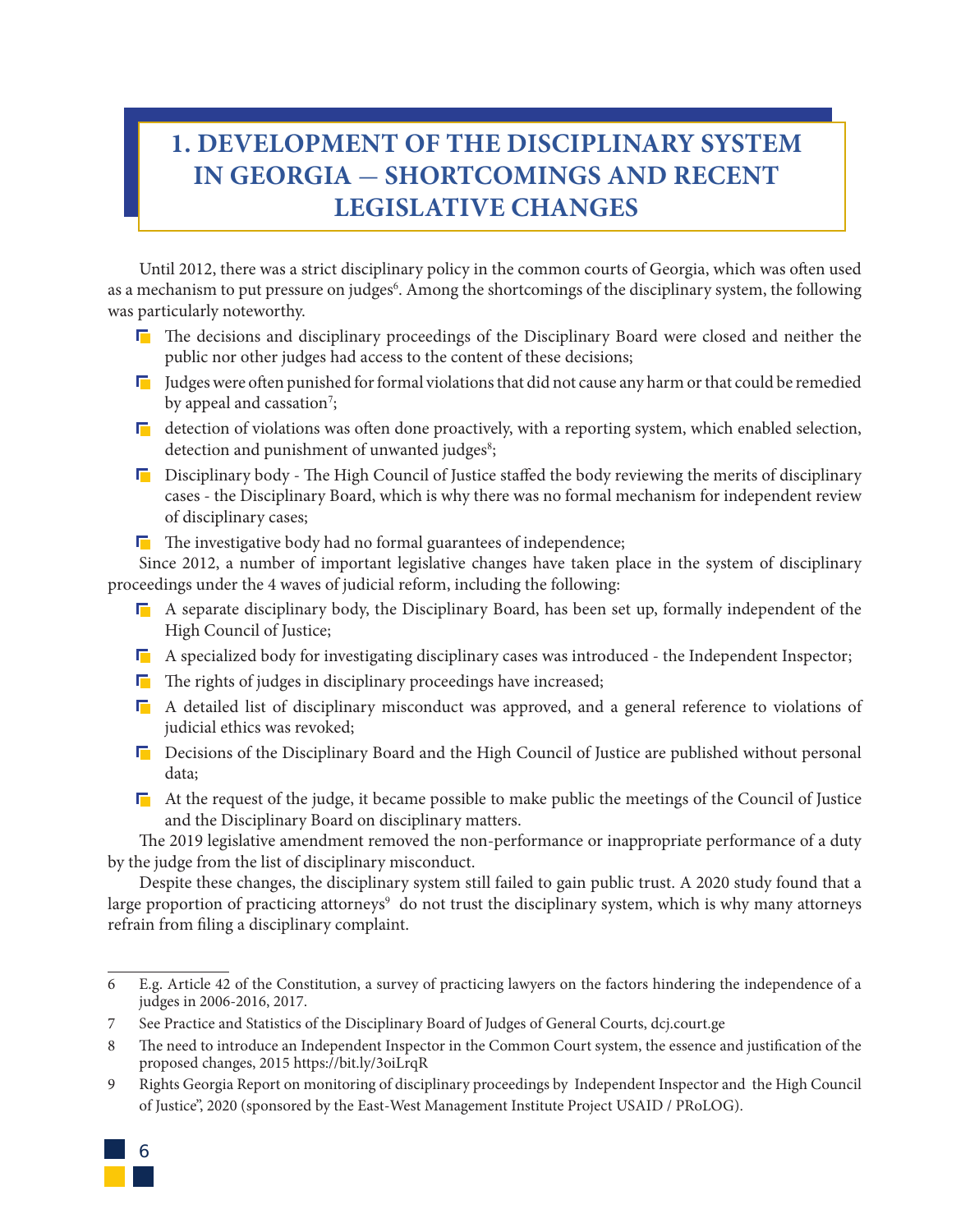According to a study conducted by "Rights Georgia" in 2020, the disciplinary system reveals signs of corporatism and favoritism and is ineffective. The problem is the proper substantiation of disciplinary decisions; There are cases when disciplinary cases are terminated due to lack of quorum, which can be a mechanism to divert liability from a judge; When the complaint concerns the case delay, the judges are routinely released from liability and -there is an inadequate reaction to the disciplinary violations reported in media<sup>10</sup>.

The same study also identified legislative gaps, in particular the need to refine the system of disciplinary misconduct; The study recommended that the rights of both the judge and the appellant must be extended; The number of votes required to initiate disciplinary proceedings in the High Council of Justice must be reduced; The competition for the selection of an Independent Inspector should be refined;

As to improper performance of judicial duties as a basis for disciplinary liability. Accordingly, as of today, except in certain cases, intentional or negligent violation of the law by a judge is no longer punishable, even if it results in irreparable damage<sup>11</sup>. This can be seen as a step towards the independence of judges, but on the other hand it can create a certain vacuum in terms of judicial accountability. In an ideal system, gross legal errors which are of systematic nature or intentional violations of law should be punished by discipline, but in Georgia while there is a high risk of abuse of disciplinary power, such change is not recommended at this stage. By now, we can recommend one disciplinary violation envisaged in Moldova: Conduct of the judge committed in the exercise of justice, which points to the clear and serious incompetence.

Under the 2017 legislative amendment, the authority to conduct disciplinary proceedings and investigations was transferred from many different entities (court presidents, secretary of the High Council of Justice, etc.) to one entity - the Independent Inspector of the High Council of Justice. This change seems to be positive at first glance, as it involves the investigation of a disciplinary case by a specialized officer, but in Georgia it is in fact a monopoly on the initiation and investigation of disciplinary proceedings, which falls into the hands of a dominant group of judges - the clan. Also, the clan is controlling disciplinary prosecution body - the High Council of Justice and a substantive review body - the Disciplinary Board of Judges of Common Courts. Although judges in this body are elected by the Conference of Judges, candidates are represented by only one group of persons. There is no competition between the candidates<sup>12</sup>.

Disciplinary statistics show a change in the disciplinary system: in 2005-2012, 206 judges were disciplined. Of these, 37 judges were dismissed, 29 were severely reprimanded, and 59 judges were reprimanded; The remark was issued to 58 judges, 33 judges were addressed with a private recommendation letter. In 2013-2020, a total of 10 judges were disciplined, against whom the most lenient disciplinary sanctions were applied (5 recommendation letters, 4 reprimands, 1 reprimand)<sup>13</sup>. As it can be seen from this, the Georgian disciplinary system moves between two extremities- until 2012 we had a strict and selective disciplinary policy, and after 2012 we had an overly liberal policy, which in some cases shows the signs of protectionism and favoritism<sup>14</sup>.

<sup>14</sup> Rights Georgia "Report on monitoring of disciplinary proceedings by Independent Inspector and the High Council of Justice", 2020 (sponsored by the East-West Management Institute Project - USAID / PRoLOG). However, in



<sup>10</sup> Supra note.

<sup>11</sup> The wording of the law "improper performance of duties of the judge" enabled the Disciplinary Board to introduce "legal error plus" doctrine in 2013. However, because of elimination of this disciplinary violation from the law, the legal errors (violations of the law) are not punished neither committed by intention nor by negligence. In other words, the judicial performance is no longer subject to discipline (except for those limited cases of bias, discrimination or delay, listed by the law).

<sup>12</sup> See. https://m.facebook.com/HighCouncilofJusticeofGeorgia/photos/a.525314530884940/1383453421737709/? type=3

<sup>13</sup> As it is clear from disciplinary caselaw, in many cases the judges were punished for mere legal errors, which did not entail any damage to the party. There are also clear examples where judges were punished for political disobedience (see for example the case of "Rebel Judges" (https://old.civil.ge/eng/article.php?id=11416) However, the comparison of disciplinary statistics before 2012 and after 2012 clearly show a shift of disciplinary policy from "overdiscipline to "underdiscipline".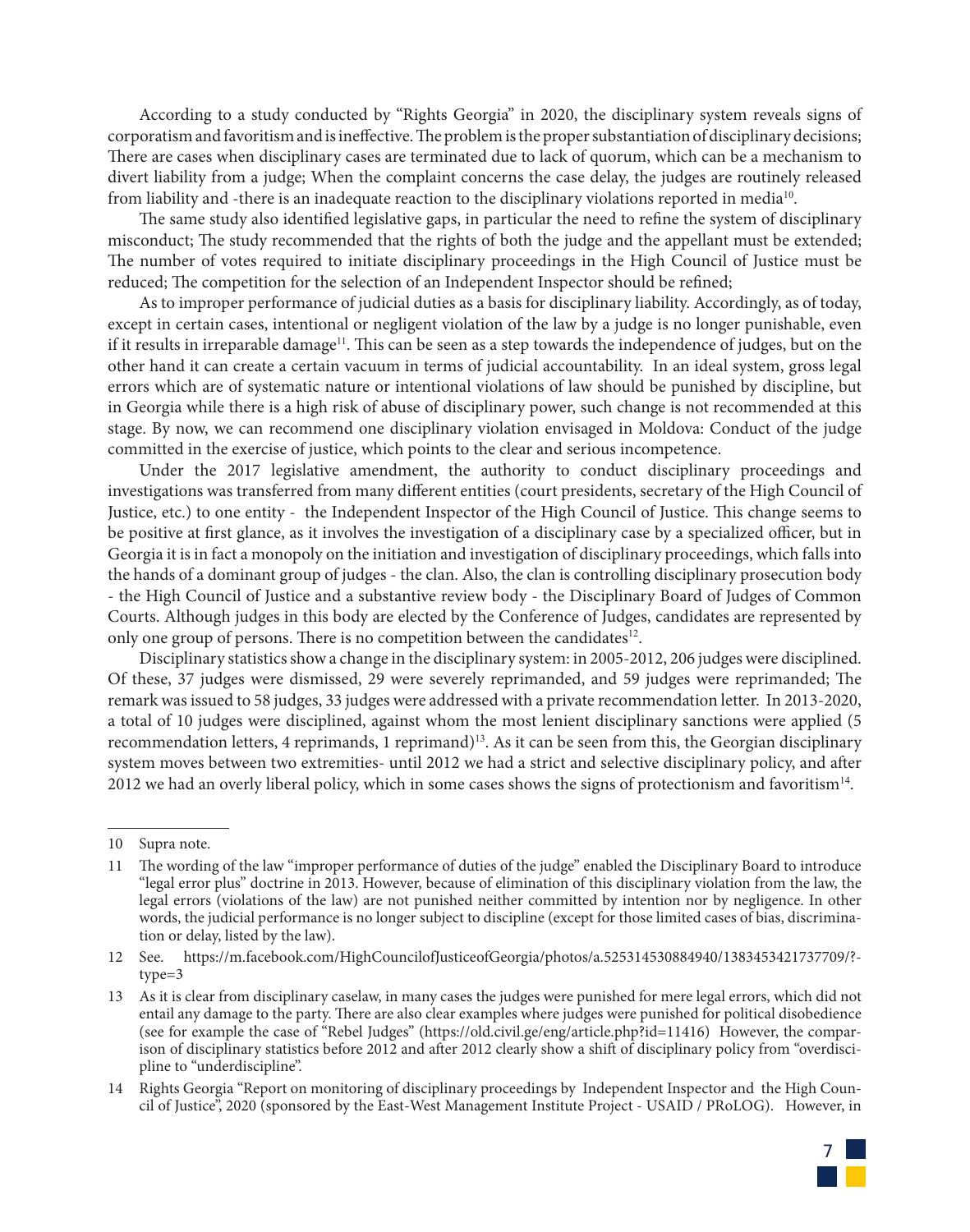A review of Georgian legislation shows that the mechanisms for investigating disciplinary cases are weak. Although an Independent Inspector has the ability to retrieve information from state databases for investigation, he or she does not have the right to request a document from a private institution or to call a witness compulsorily, and there is no provision in the disciplinary process to prosecute a witness for perjury

The two-stage procedure of disciplinary investigation in Georgia, within the framework of which there is an artificial barrier in the form of initiating disciplinary proceedings by the High Council of Justice raises questions. In some cases, this mechanism (artificial filter) is used to absolve favorite judges from liability.

So far, disciplinary proceedings remain closed to the public. It is true that with the legislative changes of 2017, the judge was given the right to make disciplinary hearings public, but so far no one has exercised this right.

The issue publicity of disciplinary decisions is problematic. Disciplinary decisions are published in anonymized form which makes them difficult to read and understand. In addition to the anonymity of the judge does not help to increase public confidence in the system. The decisions made by the panel of judges of the common courts should be published in full.

According to the amendment to the Constitution of Georgia of October 13, 2017, dismissal of members of the Supreme Court is possible only by impeachment<sup>15</sup>. According to amendment to the Law on Common Courts on July 21, 2018 disciplinary misconduct may not be a ground for dismissal of a member of the Supreme Court<sup>16</sup>

The two-tier system of disciplinary liability in Georgia, by which all judges for serious disciplinary misconduct can be dismissed except for Supreme Court justices is problematic. On the one hand it puts a certain group of judges in a privileged position and on the other hand it undermines the effectiveness of the disciplinary system in relation to the judges of the Supreme Court. We are not familiar with any foreign country where the dismissal of a Supreme Court judge would be impossible in the event of a serious disciplinary misconduct.

Due to the fact that the selection mechanisms of the disciplinary bodies are in the hands of the clan and there is no reliable mechanism for checking the good faith of the candidate, the Ukrainian experience may be taken into account, which envisages civil society and international participation in the selection process of judges as a Public Integrity Council<sup>17</sup>. Similar mechanism can be envisaged in the election of members of disciplinary bodies.

<sup>17</sup> https://newjustice.org.ua/en/partners/public-integrity-council/



some cases the sanction applied is unreasonably lenient, for example in case 2 / 01-2020 in which a judge heard a private complaint in a case where his wife was a party representative, the disciplinary panel applied a private recommendation letter as a sanction. http://dcj.court.ge/uploads/gadackvetilebebi/123.pdf

<sup>15</sup> The first paragraph of Article 48 of the Constitution of Georgia.

<sup>16</sup> Pursuant to Article 43 -2 of the Law on Common Courts of the, a disciplinary misconduct may not constitute grounds for dismissal of a member of the Supreme Court. According to art. 48.1 of the Constitution of Georgia, the Supreme Court Judge may be impeached only for the commission of the crime or breach of Constitution.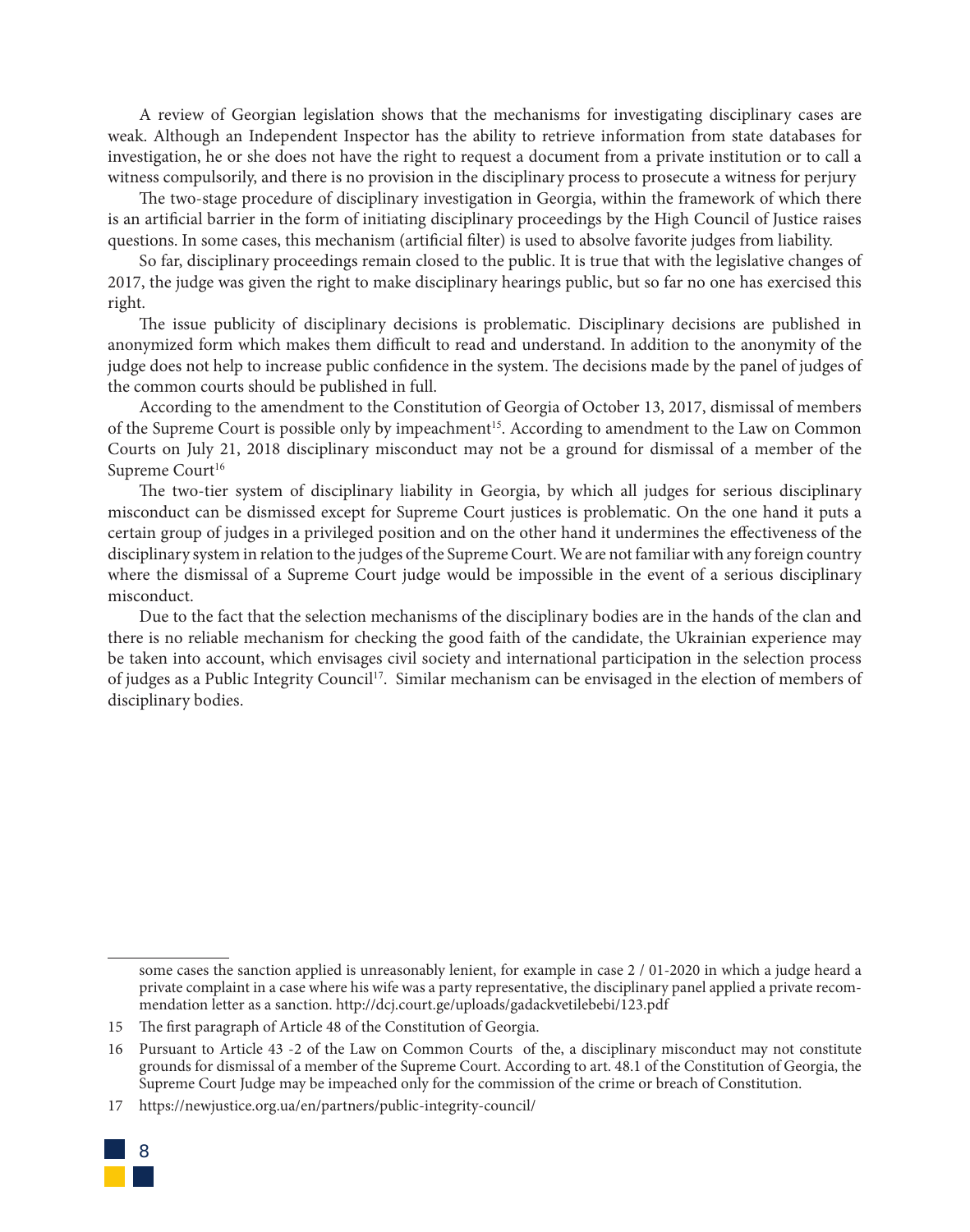## **2. SYSTEM OF DISCIPLINARY RESPONSIBILITY** - **INTERNATIONAL STANDARDS**

International standards concerning the Disciplinary System of Judges are set out in both universal and regional instruments, most of which are of a recommendatory nature. International standards address both the basics of disciplinary liability and the disciplinary process. Among the internationally recognized standards, the following provisions can be singled out:

- $\Gamma$  Disciplinary liability should be based on pre-established standards of judicial conduct<sup>18</sup>.
- $\Box$  The basics of disciplinary liability should be formulated with sufficient precision to reduce the risks of arbitrariness and subjectivism<sup>19</sup>;
- $\Gamma$  It is recommended to have an advisory body for judges, which can advise judges on the issues of disciplinary misconduct<sup>20</sup>;
- **I** Judicial error can only be the subject of disciplinary action if it is committed in bad faith, for the benefit or to the detriment of the party or gross negligence<sup>21</sup>;
- $\Gamma$  The judge's violation of rules of professional conduct may become ground of disciplinary liability, when it is so grave that it can justify disciplinary sanction<sup>22</sup>;
- $\Box$  Anyone who has a claim that has suffered damage due to disciplinary misconduct should have the right to file complaint against the judge<sup>23</sup>;
- $\Gamma$  The applicant must be notified of the outcomes of the review of disciplinary complaint<sup>24</sup>
- $\Gamma$  The body conducting the disciplinary investigation should be able to handle clearly unsubstantiated complaints at an early stage<sup>25</sup>;
- At the initial stage, the review of a judge's case may be confidential if the accused judge does not request publicity;<sup>26</sup>
- $\Gamma$  The investigation should be able to obtain both oral and written evidence<sup>27</sup>;
- $\Gamma$  The deadlines for investigation, substantive review and sanctioning should be set in advance<sup>28</sup>;

- 20 OSCE ODIHR, Standards and Best Practice in Judicial Disciplinary Responsibility, 2018
- 21 UN Special Rapporteur on the Independence of Lawyers and Judges, 2020. https://undocs.org/A/75/172
- 22 Measures for Effective Implementation of the Bangalore Principles of Judicial Conduct, Art. 15
- 23 Measures for Effective Implementation of the Bangalore Principles of Judicial Conduct, Art. 15
- 24 Istanbul Declaration on Transparency in the Judiciary, 2015, para. 15
- 25 Measures for Effective Implementation of the Bangalore Principles of Judicial Conduct, Art. 15.3
- 26 Basic UN Principles on the Independence of the Judiciary. 17, 1985. See also Universal Declaration of Independence of the Justice, 1989, para. 26.

9

- 27 ENCJ, Minimum Standards for Disciplinary Liability of Judges and Prosecutors, standard 6
- 28 ENCJ, Minimum Standards for Disciplinary Liability of Judges and Prosecutors, p. 29.

<sup>18</sup> UN Basic Principles on the Independence of the Judiciary: Par. 19: Disciplinary action should be determined under established standards of judicial conduct.

<sup>19</sup> Joint Opinion of the Venice Commission and the Council of Europe Directorate of Human Rights on the Law on Disciplinary Liability of Moldovan Judges (2014) Par. 16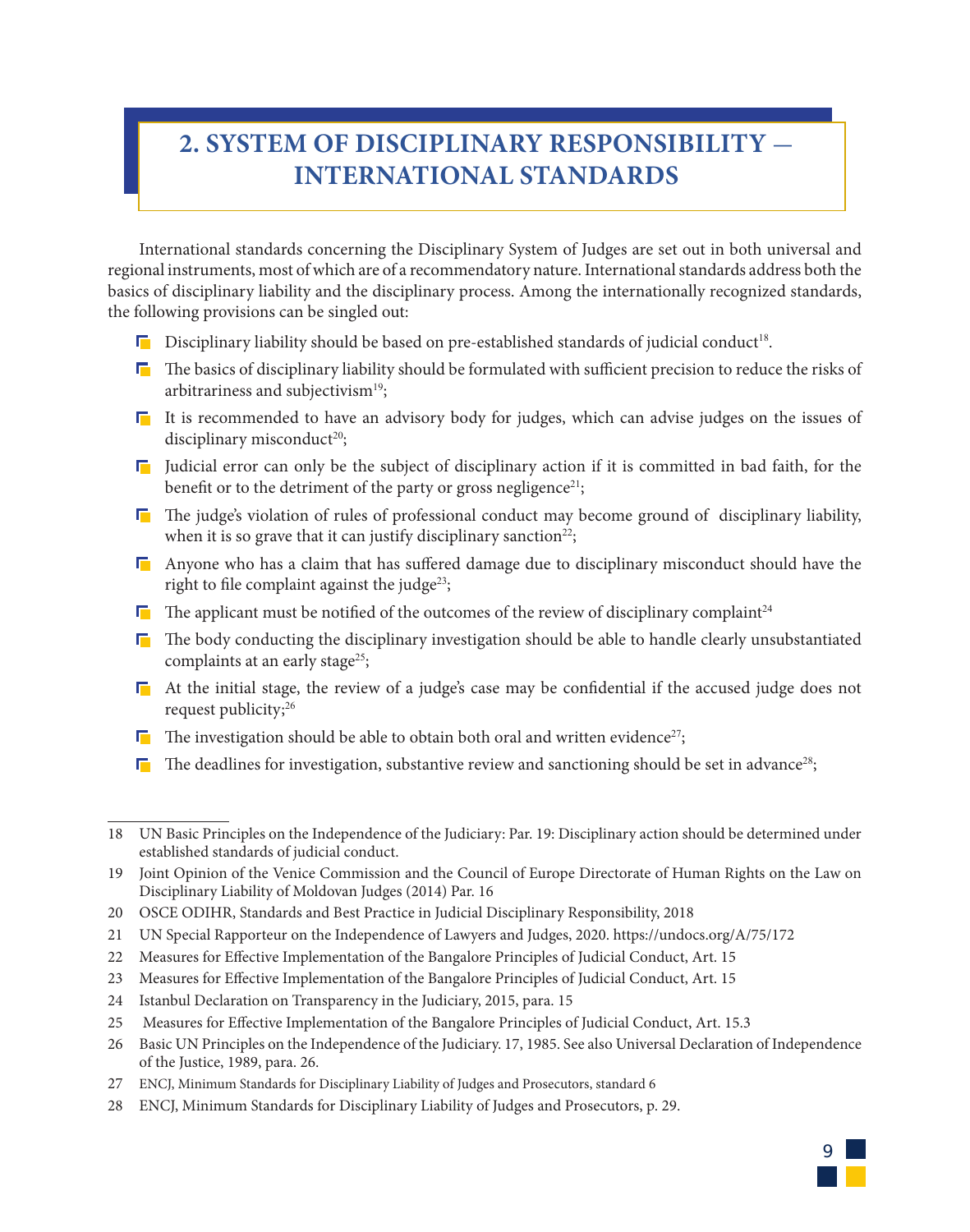- $\Gamma$  The disciplinary process must be conducted by an independent body or court with all the guarantees of a fair trial, the judge must have the right to appeal the decision and the sanction<sup>29</sup>.
- The body dealing with the issue of judicial discipline should be free from political interference and influence $30$ :
- $\Gamma$  The executive may participate in the disciplinary proceedings only by referring complaints or initiating disciplinary proceedings, but not by resolving such complaints $31$ ;
- $\Box$  The disciplinary process should ensure a fair and thorough hearing of the case proceedings<sup>32</sup>, including the principles of adversariality and equality of arms<sup>33</sup>. The question of disciplinary liability of a judge should be considered by a court or commission with a majority of judges<sup>34</sup>. This body should not consist exclusively of judges<sup>35</sup>. The disciplinary system should not become a corporate self-protection mechanism for judges<sup>36</sup>;
- $\Gamma$  The decision on the issue of disciplinary liability of a judge may be appealed to an independent body<sup>37</sup>
- $\Gamma$  The disciplinary sanction imposed on the judge should be proportionate<sup>38</sup>. Dismissal or suspension of a judge is permissible only if he / she is not suitable for the position due to his / her ability or behavior<sup>39</sup>.

The case law of the European Court of Human Rights is quite extensive in relation to disciplinary systems, according to which the guarantees established by Article 6 of the European Convention (Fair trial) apply to proceedings against judges $40$ .

- 31 IBA Minimum Standards of Judicial Independence, file: /// C: /Users/GeoComputers/Downloads/IBA\_Resolutions\_Minimum\_Standards\_of\_Judicial\_Independence\_1982.pdf
- 32 Universal Declaration of Independence of Justice, 1989, par. 28
- 33 OSCE ODIHR, Standards and Best Practice in Disciplinary Responsibility for Judges.
- 34 . See also Universal Declaration of Independence of the Justice, 1989, para. 26
- 35 Kyiv Recommendations of the Independence of the Judiciary, 2010, para. 9 It is also indicated that the judicial disciplinary body should not be controlled by the executive power, neither should it be under political influence.
- 36 They should avoid self interest or self protection / node / 257 p. 18.
- 37 UN Principles on the Independence of the Judiciary: Paragraph 20
- 38 European Charter on the Status of Judges 5.1.
- 39 UN Basic Principles on the Independence of the Judiciary: Par. 18
- 40 Cf. E.g. Oleksandr Volkov against Ukraine (*OleksandrVolkov v.*Ukraine),application no. 21722/11, Judgment of the European Court of Human Rights of 9 January 2013.



<sup>29</sup> Council of Europe Recommendation CM / REC 2010-12 on the Independence, Efficiency and Responsibilities of Judges, para. 69.

<sup>30</sup> ENCJ, Minimum Standards for Disciplinary Liability of Judges and Prosecutors, p. 30.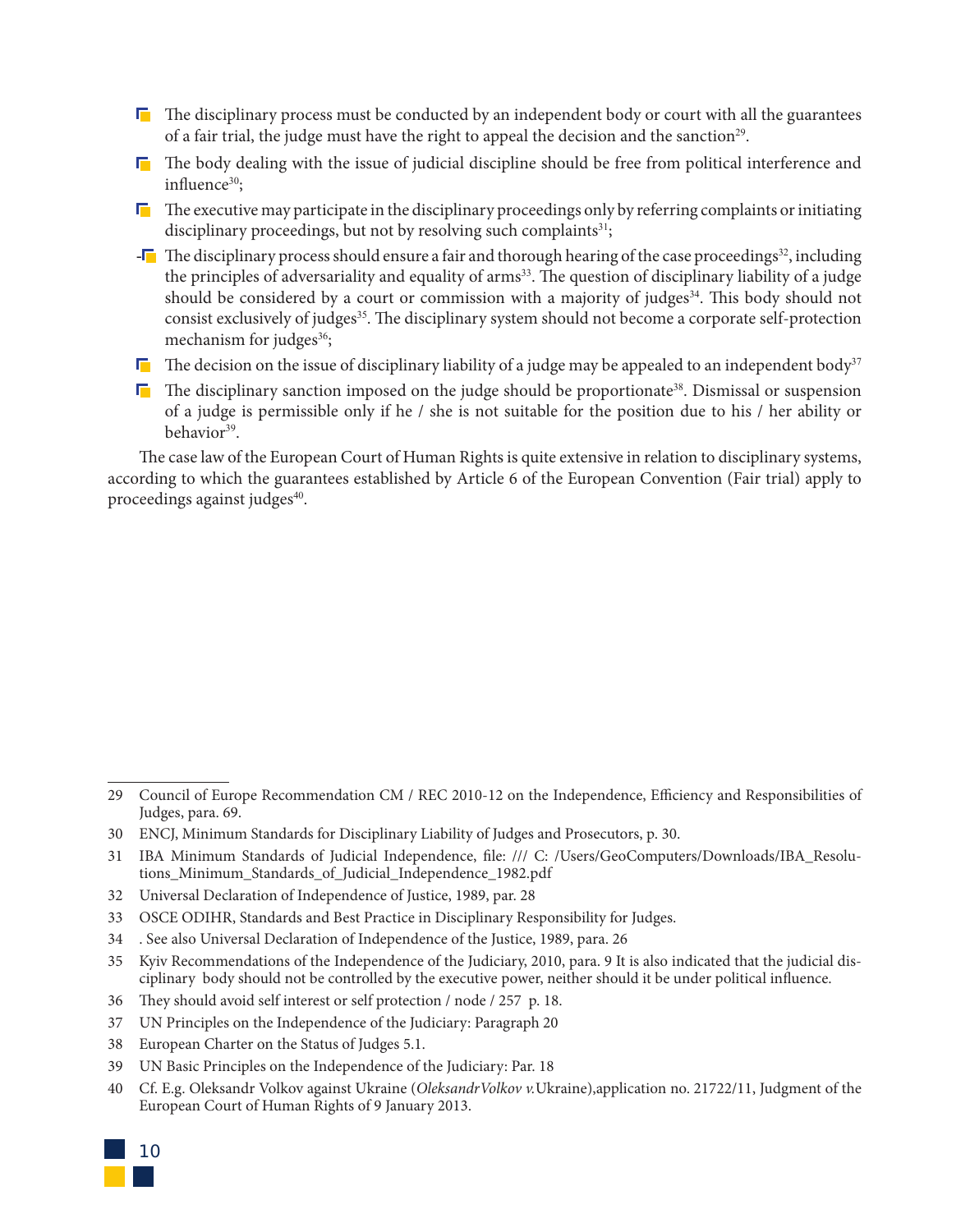## **3. DISCIPLINARY LIABILITY OF JUDGES IN FOREIGN COUNTRIES**

#### **3.1. Grounds of disciplinary liability.**

The list of disciplinary misconduct in European countries is usually provided by a legislation. In some countries this list is very detailed, while in others it is very short.

For example, Spanish law recognizes more than 30 disciplinary offences<sup>41</sup>.

In contrast, Hungarian law provides for only 2 disciplinary offenses:

a. The judge violates the obligations arising from his employment relationship b. judge's lifestyle and behaviors damage the prestige of the judiciary<sup>42</sup>.

The disciplinary misconduct given in the legislation of the countries under study may be divided into two broad groups:

#### **<u>misconduct committed by the judge in the course case proceedings</u>**

#### **<u>misconduct committed by the judge outside case proceedings.</u>**

Let us consider each of these groups.

#### **a. Misconduct committed in the process of hearing cases.**

#### *3.1.1. Failure to perform the duties of a judge or improper performance or other violation of the law during the hearing of the case.*

Such a category of disciplinary misconduct is known in many Eastern European countries. This group includes: failure to perform duties of the judge (Slovakia)<sup>43</sup>, issuing the decision of a judge without a motivational part or omit important argument of the party in the decision (Ukraine)<sup>44</sup>, drafting a procedural act, the motivational and resolution parts of which contradict each other<sup>45</sup> (Italy, Ukraine<sup>46</sup>) intentional violation of the law by a judge that caused harm to a party (Slovakia)<sup>47</sup>; Obvious and gross violation of the law (Poland)<sup>48</sup>; Refusal of a judge to administer justice to a party (Ukraine)<sup>49</sup>; Violation of the principle of



<sup>41</sup> See. *Tsikarishvili T.*, Disciplinary Responsibility of Judges and Disciplinary Proceedings in Different European Countries, 2014 http://dcj.court.ge/uploads/kvlevebi/Researches/DCJ-DisciplinaryoverviewinEurope.pdf

<sup>42</sup> Act CLXII of 20.11 on the Legal Status and Remuneration of Judges (hereinafter: Legal Status of Judges Act)

<sup>43</sup> Slovakia: causing failure to meet or infringement of obligations of Judge. Law on Judges and Prosecutors, Art. 102.1. See also Law on the Courts of Northern Macedonia, Art. 74 https://www.ohchr.org/EN/Issues/Judiciary/Pages/ResponsesDCCLJ.aspx

<sup>44</sup> OHCHR Report, Disciplinary measures against judges and the use of 'disguised' sanctions

<sup>45</sup> Kakha Tsikarishvili, Disciplinary Liability of Judges and Disciplinary Proceedings in Different European Countries, 2014

<sup>46</sup> OHCHR Report, Disciplinary measures against judges and the use of 'disguised' sanctions, https://www.ohchr.org/ EN/Issues/Judiciary/Pages/ReportDisciplinaryMeasures.aspx

<sup>47</sup> Slovakia: arbitrary decision of Judge, which is in contradiction with law, if such decision caused considerable damage or another especially serious consequence. Also intentional gross violation of the law (Lithuania)

<sup>48</sup> Poland: obvious and gross violation of legal provisions. See, OHCHR Disciplinary measures against judges and the use of 'disguised' sanctions: report, https://www.ohchr.org/EN/Issues/Judiciary/ Pages / ReportDisciplinaryMeasures.aspx

<sup>49</sup> Supra note, Chapter on Ukraine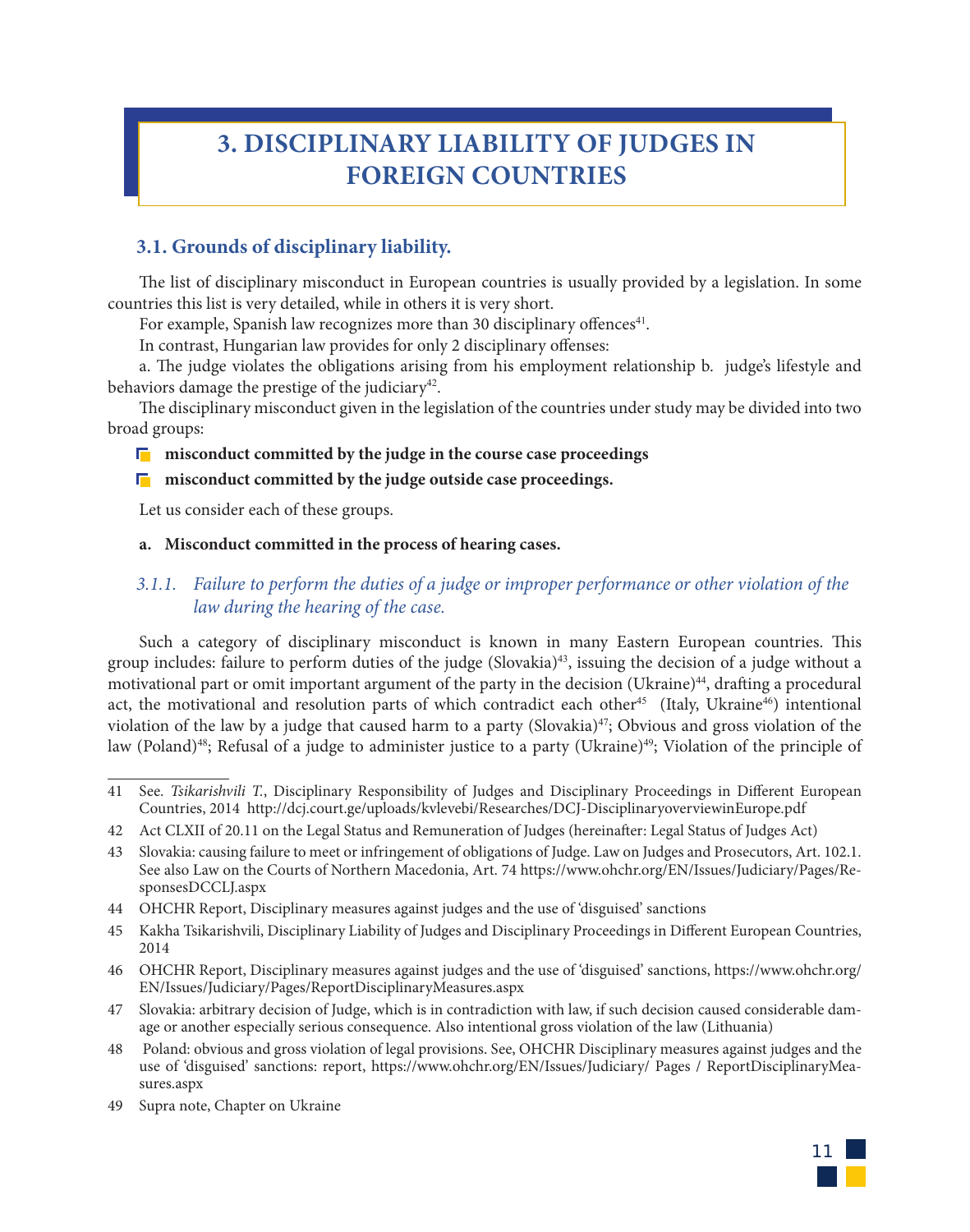adversarial proceedings; Obstruction of the presentation of evidence by the parties (Ukraine) $50$ ; Obstruction of the rights of the accused and other participants in the proceedings (Ukraine) $51$ . Intentionally or grossly negligent violation of fundamental human rights and freedoms during the trial, which resulted in a damaging outcome (Ukraine<sup>52</sup>), failure to perform the duties of a judge or negligent performance (Lithuania<sup>53</sup>); Failure to review of a criminal case within reasonable time, due to which the statute of limitations for criminal liability has expired (Northern Macedonia)<sup>54</sup>, conduct of the judge committed in the exercise of justice, which points to the clear and serious incompetence (Moldova)<sup>55</sup>;

In the United States, the doctrine of "legal error plus" is quite widespread, according to which the judicial error can become ground for disciplinary liability if committed in bad faith, violates constitutional right, is of systematic nature or cannot be corrected on appeal<sup>56</sup>

Law on Common Courts of Georgia included a disciplinary offense, "the judge's failure to perform duties or improper performance", which was removed from the December 13, 2019 on the amendment. Prior to 2013 this provision was used to prosecute judges also for mere legal errors. However, in 2013, the disciplinary Board of Judges of Common Courts of Georgia has adopted an approach similar to "Legal Error Plus doctrine" and limited the interpretation of this statute.

#### *3.1.2. Case delay*

This category of misconduct includes unreasonable delays in proceedings (see, for example, Ukraine) as well as delays in decision-making (eg, Serbia) $57$ .

In Georgia, the disciplinary violation stipulated by art.  $75<sup>1</sup>$  of the law on common courts is: violation of procedural deadline committed by the judge without valid excuse. The excuse shall be valid if the judge could not observe the deadline due to the objective grounds (such as the multitude of cases, complexity of case, etc).

As it is indicated in the report issued by "Rights Georgia", the disciplinary violation should not be tied to the procedural deadlines but to the reasonable times. On the one hand the case may be delayed even within statutory timeframes and on the other hand, the statutory deadlines are themselves unreasonable (for example, the labor disputes should be tried within 1 month, which is not a reasonable deadline), due to which they are frequently violated<sup>58</sup>.

<sup>58</sup> Rights Georgia Report on monitoring of disciplinary proceedings by Independent Inspector and the High Council of Justice", 2020 (sponsored by the East-West Management Institute Project USAID / PRoLOG)



<sup>50</sup> Supra note

<sup>51</sup> Supra note

<sup>52</sup> A similar kind of misconduct is provided by the Moldovan legislation. See. Moldovan Law on Disciplinary Liability of Judges, Art. 14 https://www.legis.md/cautare/getResults?doc\_id=106165&lang=ro

<sup>53</sup> Lithuania, Statute of the Ethics and Discipline Commission, Art. 17.1.1.

<sup>54</sup> Law of the Judiciary Council of Northern Macedonia, Art. 76.

<sup>55</sup> Moldovan Law on Disciplinary Liability of Judges, Art. 14, https://www.legis.md/cautare/getResults?doc\_id- =106165&lang=ro

<sup>56</sup> Tsikarishvili K., Line between Legal Error and Misconduct of the judge, 2014, http://dcj.court.ge/uploads/Articles/ differencebetweenlegalerrorandjudicialmisconduct.pdf

<sup>57</sup> OHCHR Report, Disciplinary measures against judges and the use of 'disguised' sanctions https://www.ohchr.org/ EN/Issues/Judiciary/Pages/ReportDisciplinaryMeasures.aspx See also Serbian Law on Judges, Art. 90.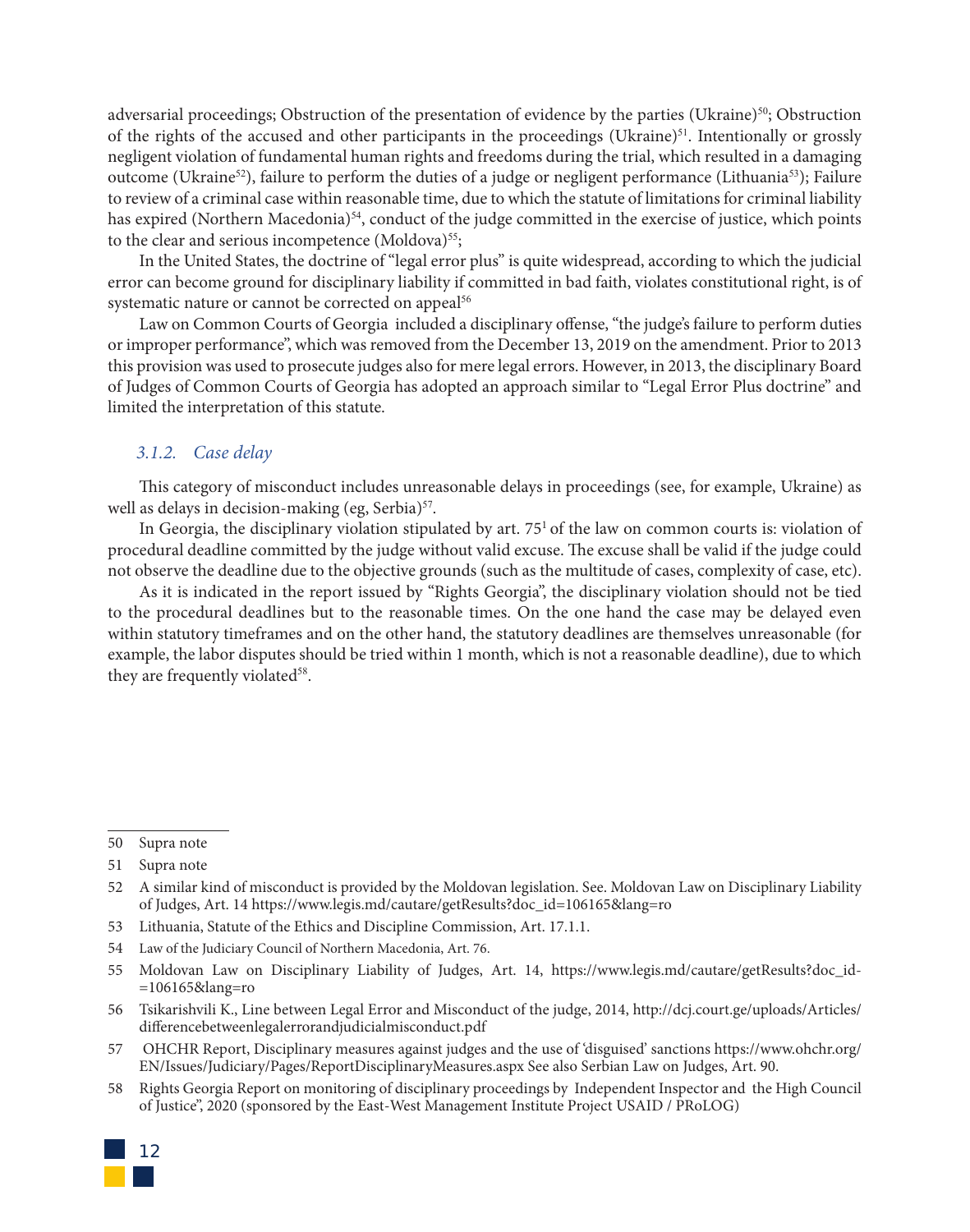*3.1.3. Frequent delays in meetings without good reason, as well as systematic absence from work (Moldova, Serbia)*<sup>59</sup>*;* 

#### *3.1.4. Violation of professional secrets;*

This category of misconduct includes violation of the secrecy of deliberations and other secrets protected by law (Ukraine, Albania)<sup>60</sup>; Disclosure of Personal Data Protected by Law (Croatia)<sup>61</sup>.

*3.1.5. Violation of the rule of distribution of the case by the judge*<sup>62</sup>*;* 

#### *3.1.6. Violation of obligations related to impartiality;*

Appearance of bias by the judge (Slovakia, Kosovo)<sup>63</sup>, or intentional bias (Slovakia, Albania)<sup>64</sup>. Violation of the rules of recusal (self-recusal) by a judge (Ukraine, Albania, Serbia)<sup>65</sup>.

- *3.1.7. Failure to notify the High Council of Justice of unlawful interference into the judge's work (Ukraine)*66 *;*
- *3.1.8. Unlawful interference with the administration of justice by another judge (Ukraine, Albania, Macedonia, Kosovo)*67 *;*
- *3.1.9. Making a public statement about the pending case (Albania, Kosovo)*68 *;*
- *3.1.10. Failure to comply with the decision of judicial transfer or temporary assignment to another court*69*;*
- *3.1.11. Use of inappropriate, reckless, or blatantly offensive or disrespectful expressions in court decisions (Spain*70*)*
- 59 Serbia, Law on Judges, Art. 90. Also, absenteeism for an unreasonable reason that hindered the work of the Court, cf. Moldovan Law on Disciplinary Liability of Judges, Art. 14, https://www.legis.md/cautare/getResults?doc\_id- =106165&lang=ro
- 60 Ukraine, OHCHR Report, Disciplinary measures against judges and the use of 'disguised' sanctions: https://www. ohchr.org/EN/Issues/Judiciary/Pages/ReportDisciplinaryMeasures.aspx; See. Also, Albania Albania, Law on Judges and Prosecutors, Art. 102.1
- 61 Croatian Law on the High Council of Justice, Art. 62.9. https://www.zakon.hr/z/127/Zakon-o-Dr%C5%BEavnomsudbenom-vije%C4%87u
- 62 Slovakia: infringement of random case assignment to panels, Judges, and court clerks, and of random redistribution of cases already assigned
- 63 Slovakia: actions, which evoke valid doubt about independence and impartiality of Judge during decision- making, bias against parties to the proceedings
- 64 Slovakia: willful infringement of obligation of Judge to rule independently and without bias. See. Albania, granting an unfair advantage to a party in breach of the duty of a judge or putting him in an unfavorable position: Albanian Law on the Status of Judges and Prosecutors, Art. 102.1 (c).
- 65 OHCHR Chapter on Ukraine; Also,. Albania, refusal to avoid the case on proper grounds, as well as unjustified withdrawal of the case, Albanian Law on the Status of Judges and Prosecutors, Art. 102.1.a. And b). See also Serbian Law on Judges, Art. 90.
- 66 OHCHR Report, Disciplinary measures against judges and the use of 'disguised' sanctions
- 67 OHCHR Report, Disciplinary measures against judges and the use of 'disguised' sanctions; Albanian Law on the Status of Judges and Prosecutors, Art. 102.1; See. See also Macedonia, Law on Court, Art. 75; Kosovo Law on Disciplinary Liability of Judges and Prosecutors, Art. 5. https://md.rks-gov.net/desk/inc/media/9C0BBF11-F-CEE-407B-B070-C1105A070746.pdf
- 68 Albania, Law on Judges and Prosecutors, Art. 102.1, cf. See also Kosovo Law on Disciplinary Liability of Judges and Prosecutors, Art. 5. https://md.rks-gov.net/desk/inc/media/9C0BBF11-FCEE-407B-B070-C1105A070746.pdf
- 69 Slovenia, Law on Judicial Service, Art. 81.
- 70 Tsikarishvili T., Disciplinary Liability of Judges and Disciplinary Proceedings in Different European Countries, 2014

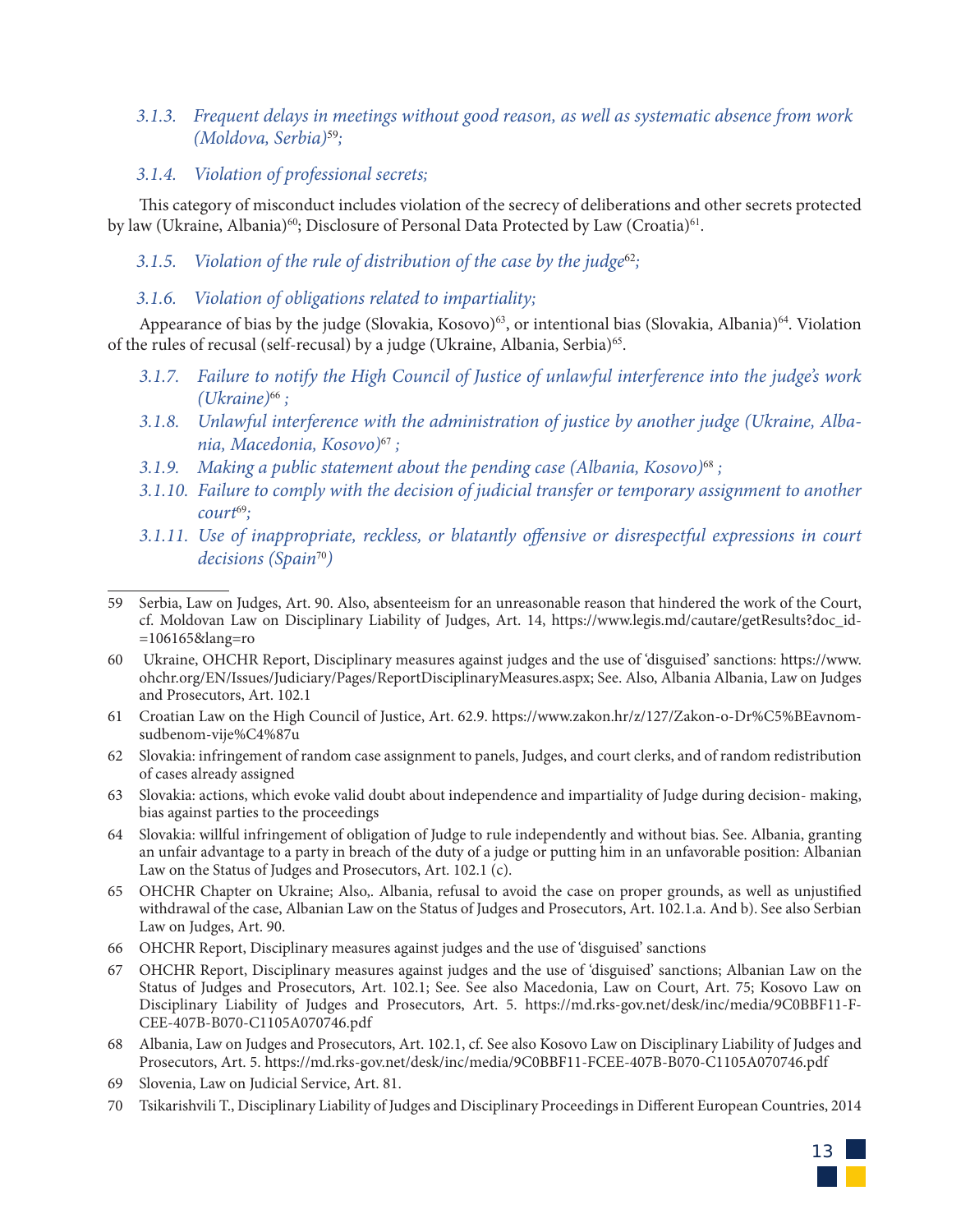#### **b. Offenses committed off-bench**

- *3.1.12. use of a judge's position to obtain material or other benefits illegally (Ukraine, Moldova, Kosovo)*71 *;*
- *3.1.13. Failure to submit a financial declaration (Slovakia)*72 *, or entering incorrect data (Northern Macedonia)*73 *;*
- *3.1.14. Inability of a judge to substantiate acquired property in proportion to income (Slovakia)*<sup>74</sup>
- *3.1.15. Appearing to work under alcohol or drug Intoxication (Slovakia)* 75*;*
- *3.1.16. Interference with the activities of a disciplinary body (Italy, Spain)*76*. Failure to present clarifications on disciplinary charge (Kosovo)*77*;*
- *3.1.17. failure to act as President of the Court (Albania)*78*;*
- *3.1.18. Activity incompatible with the position of a judge (Poland, Lithuania)*<sup>79</sup>
- *3.1.19. Unsuitable behavior for a judge, which harms the authority of the court (Poland, Ukraine)*<sup>80</sup>
- *3.1.20. Failure to observe restrictions on the political activity of a judge (Lithuania, Kosovo)*81*;*
- *3.1.21. Refusal to take a professional development course (Macedonia, Bosnia)*82*.*
- *3.1.22. Disrespect of others by a judge in the performance of official duties (Romania, Bosnia, Albania)*83*;*

- 73 North Macedonia, Law on Court, Art. 75.,
- 74 Slovakia: Section 116 para 1 subpar. a) of Act on Judges: inability of Judge to provide a trustworthy proof of property increase, which obviously exceeds the amount of his salaries and other quantified incomes,
- 75 Slovakia: Section 116 para 1 subpar. a) of Act on Judges.
- 76 A similar offence is found in Italian and Spanish legislation. http://dcj.court.ge/uploads/kvlevebi/Researches/DC-J-DisciplinaryoverviewinEurope.pdf
- 77 See. Kosovo Law on Disciplinary Liability of Judges and Prosecutors, Art. 5 https://md.rks-gov.net/desk/inc/media/9C0BBF11-FCEE-407B-B070-C1105A070746.pdf
- 78 Albania, Law on Judges and Prosecutors, Art. 102.1
- 79 Poland: public activity that cannot be reconciled with the principles of judicial independence; See. See also Law on the Lithuanian Court, Art. 83
- 80 Poland: offending dignity of a judicial office; See. See also OHCHR response on the questionnaire from Poland.
- 81 Lithuanian Law on Courts, Art. 83 https://www.infolex.lt/ta/122442:str83 Kosovo Law on Disciplinary Liability of Judges and Prosecutors, Art. 5 https://md.rks-gov.net/desk/inc/media/9C0BBF11-FCEE-407B-B070-C1105A070746. pdf
- 82 OHCHR, response from Ukraine; See. See also Albania, Albania, Law on Judges and Prosecutors, Art. 102.1 Bosnia and Macedonia Have Similar Misconduct http://dcj.court.ge/uploads/kvlevebi/Researches/DCJ-DisciplinaryoverviewinEurope.pdf
- 83 This includes disrespectful treatment of colleagues, the judiciary and persons involved in litigation during a judge's official duties. Such entries are found in the legislation of Italy, Romania, Spain, Bosnia, Albania. http://dcj.court. ge/uploads/kvlevebi/Researches/DCJ-DisciplinaryoverviewinEurope.pdf



<sup>71</sup> OHCHR Report, Disciplinary measures against judges and the use of 'disguised' sanctions; See. See also Moldovan Law on Disciplinary Liability of Judges, Art. 14, https://www.legis.md/cautare/getResults?doc\_id=106165&lang=ro See. See also Kosovo, Law on Disciplinary Liability of Judges and Prosecutors, Art. 5 https://md.rks-gov.net/desk/ inc/media/9C0BBF11-FCEE-407B-B070-C1105A070746.pdf

<sup>72</sup> Slovakia, Section 116 para 1 letter a) of Act on Judges: failure to meet the obligation of lodging asset declaration pursuant to Section 32 para 1 even within deadline laid down in Section 33 para 1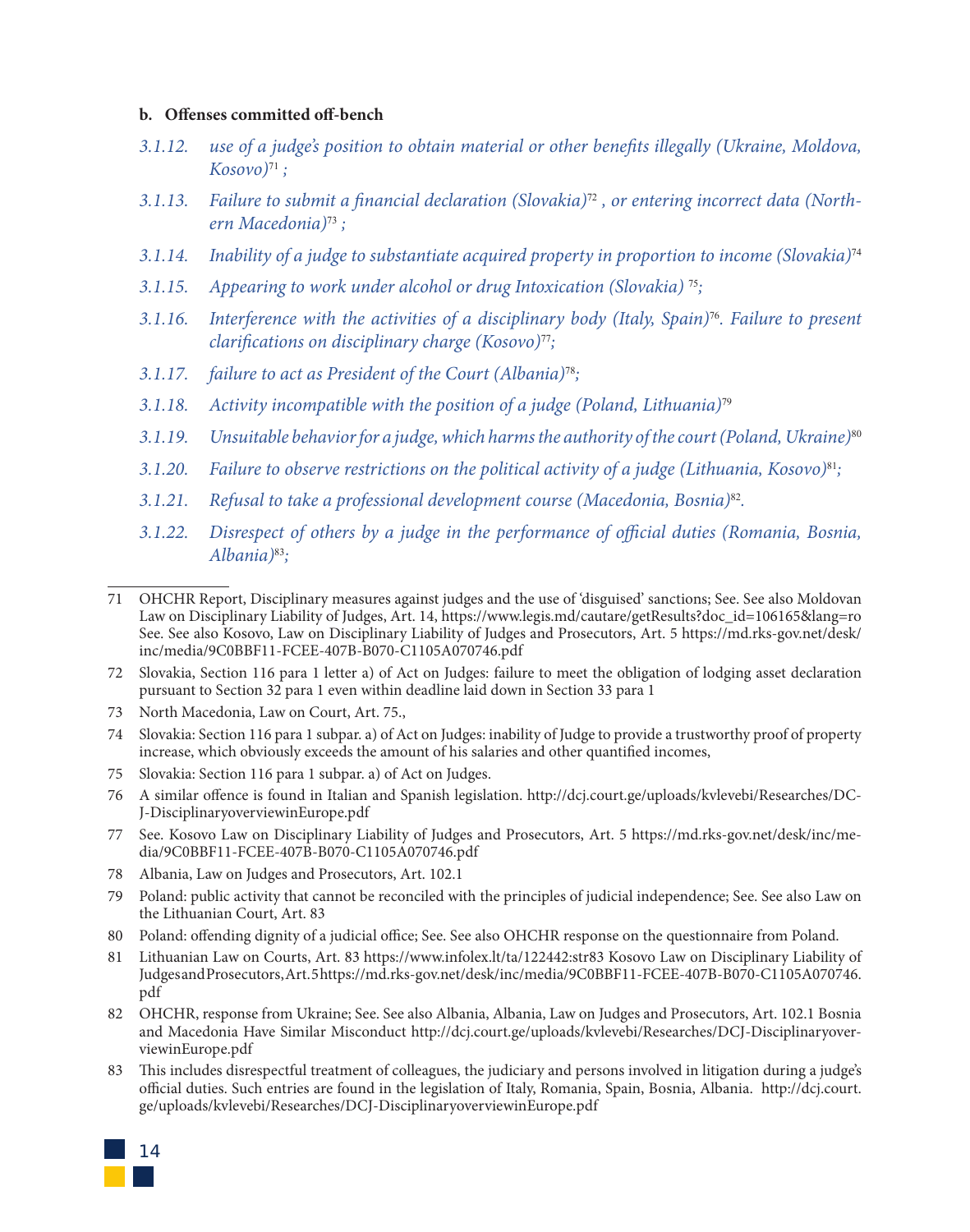#### *3.1.23. False information in official documents(Bosnia, Spain)*84*;*

#### *3.1.24. Violation of the Code of Ethics for Judges (Lithuania*85*, Serbia*86*)*

Under Polish law, a judge may also be held liable for conduct committed before taking judicial office that violates the rules of conduct of a public official or that makes a judge unfit for office $87$ .

In Poland, a judge is also subject to disciplinary action even after he or she retires for a misconduct committed during his or her judicial term that has damaged the court's reputation<sup>88</sup>. Under Estonian law, a former judge can also commit a disciplinary offense in case of disclosure of a professional secret<sup>89</sup>.

#### **3.2. Disciplinary sanctions**

Disciplinary sanctions can be conditionally divided into verbal sanctions, financial sanctions, and career-related sanctions.

The legal system of all advanced countries provides for sanctions that result in a negative assessment of a judge's action without any additional legal consequences (reprimand, severe reprimand, warning).

As for financial sanctions, such may be fines (Germany, Spain) or deductions from salary (Bosnia, Bulgaria, Macedonia, Montenegro, Kosovo, Romania, Serbia, Croatia)<sup>90</sup>. Estonian law provides for both types of sanctions: fines and deductions from salary<sup>91</sup>.

As for career-related sanctions, this group includes sanctions that affect a judge's authority or career, such as transfer to another court (Bosnia, Albania, Germany, Spain<sup>92</sup>), demotion (Bulgaria), reduction of length of service (Italy), restriction of promotion for a certain period of time (Serbia), dismissal of the court president or other court officer with supervisory powers (e.g. Italy, Bosnia), suspension from office (Spain, Netherlands), forced retirement (Portugal) and finally dismissal<sup>93</sup>.

#### **3.3. Investigating or adjudicating disciplinary bodies.**

#### *3.3.1. investigating bodies*

No minimum international standard with regard to disciplinary investigation bodies exists. Disciplinary cases are investigated by different bodies in different countries. This body can exist both inside and outside the judicial system. In the Czech Republic, for example, disciplinary proceedings are conducted by the Ministry of Justice, and in Romania, Ukraine, and Moldova by the High Council of Justice.

Consultative Council of Judges of COE (CCJE) recommends the existence of a body that receives

- 88 A similar possibility is also recognized in some US state disciplinary systems (Synthia Gray, How Judicial Conduct Commissions Work, 2004).
- 89 Estonian Law on Courts, Art. 88.2, https://www.riigiteataja.ee/en/eli/ee/514022014001/consolide
- 90 See. Tsikarishvili K., Disciplinary Responsibility of Judges and Disciplinary Proceedings in Different European Countries, 2014
- 91 Estonian Law on Courts, Art. 88 In
- 92 Poland the disciplinary sanction is also a compulsory business trip of a judge
- 93 Tsikarishvili K., Disciplinary Responsibility of Judges and Disciplinary Proceedings in Different European Countries, 2014



<sup>84</sup> Offences of this category are found e.g. Spanish and Bosnian legislation http://dcj.court.ge/uploads/kvlevebi/Researches/DCJ-DisciplinaryoverviewinEurope.pdf

<sup>85</sup> Statute of the Ethics and Discipline Commission, Art. 17.2.

<sup>86</sup> Serious violation of the Code of Judicial Ethics, cf. Law on Serbian Judges, Art. 90.

<sup>87</sup> Poland: conduct before taking office if the judge failed in the duty of a civil servant at that time or appeared unworthy to hold a judicial position;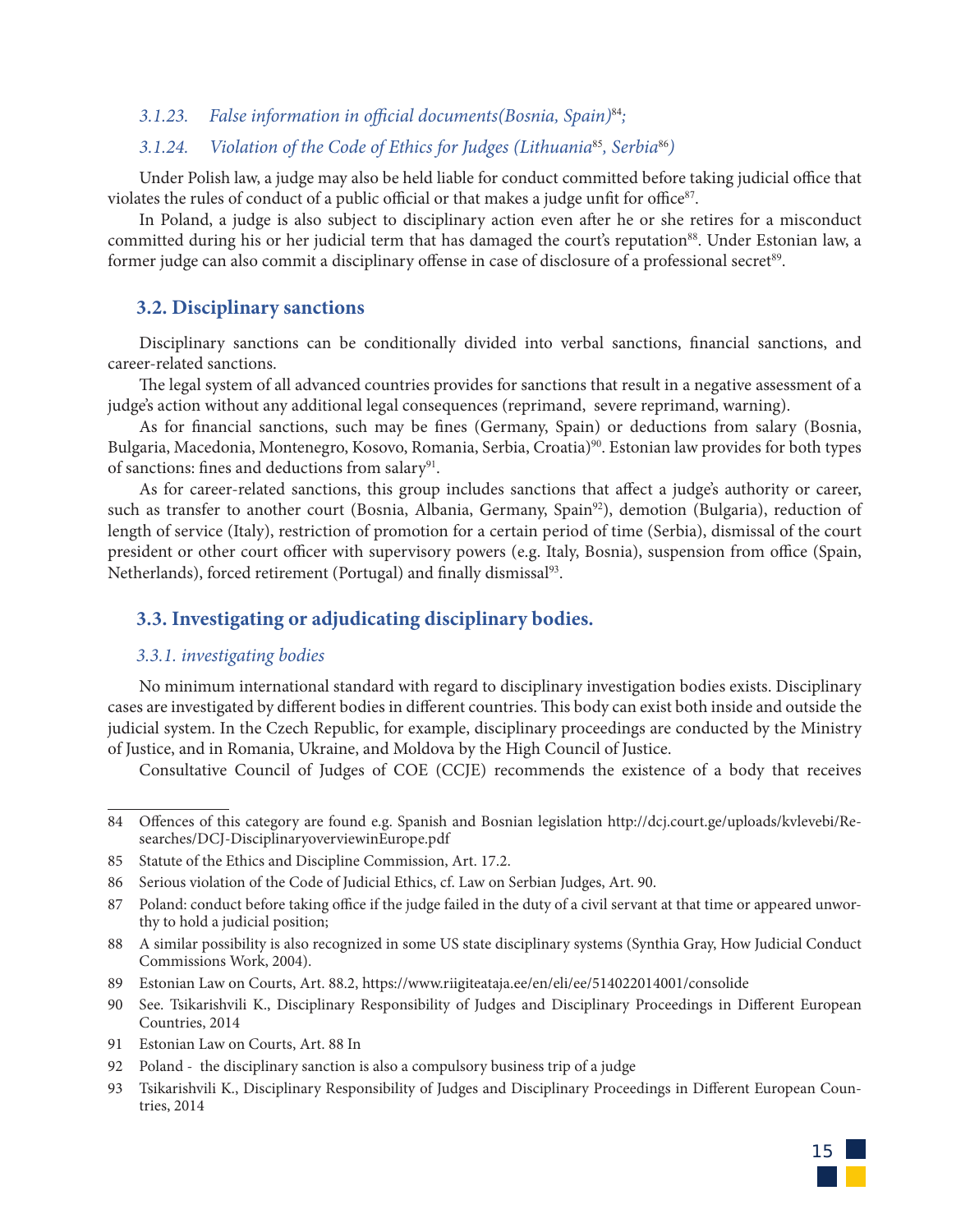complaints, assesses their merits and draws up a conclusion on the initiation or refusal of disciplinary proceedings<sup>94</sup>.

In most Eastern European countries, a preliminary investigation (investigation) of a disciplinary case is conducted by one specific official (prosecutor, inspector, investigator, commissioner, judge, etc.). However, there is also a model when the case is investigated by a collective body. For example, in Croatia, where a case is being investigated by a disciplinary committee appointed by the Judicial Council, consisting of 3 different members, at least one of whom must be a judge<sup>95</sup>. A similar model is in Kosovo, where a panel of three judges of different courts of different instances is established ad hoc in each case by decision of the Council of Justice<sup>96</sup>. Disciplinary investigations in France are conducted by a member of the Supreme Council of Magistrates who is appointed rapporteur in this case $97$ .

Some countries, such as Estonia, Kosovo, Lithuania, Latvia do not have a specialized officer who will only deal with disciplinary cases.

In countries where a special official is conducting a disciplinary inquiry, it may be one official (e.g. Serbia, Slovenia) or multiple (eg Poland).

It should generally be noted that monopolizing the receipt of disciplinary complaints in the hands of one official closes disciplinary proceedings creates the risk of misuse of the system, although the receipt of complaints in the hands of many individuals or bodies poses the risk of inconsistent practices.

The investigator can be either a judge (eg Spain, Poland, Slovenia) or a non-judge (Romania, Moldova)<sup>98.</sup>

In Latvia, the Minister of Justice and the Presidents of the Courts begin a preliminary examination and conduct a preliminary investigation and taking of explanation from the judge<sup>99</sup>.

In Estonia, disciplinary proceedings are initiated and investigated by court presidents<sup>100</sup>.

In Albania, disciplinary proceedings are conducted by the office of Inspectors. Inspectors are elected by the High Council of Justice on the basis of a public competition. Inspectors are selected from judges, and in their absence from lawyers with at least 5 years of practical experience<sup>101</sup>. The years of work of a judge as an inspector are counted in the length of judicial service<sup>102</sup>. After the expiration of the term of office of the inspector, he has the right to be appointed a judge again without a competition $103$ . Inspectors are appointed for a period of 5 years and can be reappointed $104$ .

97 https://www.courdecassation.fr/IMG/File/pdf\_2007/publications\_2007/responsabilite\_juges.pdf

- 99 https://likumi.lv/ta/en/en/id/57677-judicial-disciplinary-liability-law Section 3.
- 100 Estonian Law on the Court, Art. 91.
- 101 See. Albanian Law on the High Council of Justice, Art. 14 https://www.legislationline.org/download/id/6929/file/ Albania\_Law\_organization\_functioning\_high\_council\_justice\_2001\_am2014\_en.pdf
- 102 See. Albanian Law on the High Council of Justice, Art. 15 https://www.legislationline.org/download/id/6929/file/ Albania\_Law\_organization\_functioning\_high\_council\_justice\_2001\_am2014\_en.pdf
- 103 See. Albanian Law on the High Council of Justice, Art. 15 https://www.legislationline.org/download/id/6929/file/ Albania\_Law\_organization\_functioning\_high\_council\_justice\_2001\_am2014\_en.pdf
- 104 See. Albanian Law on the High Council of Justice, Art. 15 https://www.legislationline.org/download/id/6929/file/ Albania\_Law\_organization\_functioning\_high\_council\_justice\_2001\_am2014\_en.pdf



<sup>94</sup> CCJE Opinion N. 3 on ethics and responsibility of judges, 2002.

<sup>95</sup> http://dcj.court.ge/uploads/kvlevebi/Researches/DCJ-DisciplinaryoverviewinEurope.pdf ; See also Croatian Law on the High Council of Justice, Art. 67, https://www.zakon.hr/z/127/Zakon-o-Dr%C5%BEavnom-sudbenom-vije%C4%87u A similar model operates in northern Macedonia, where a three-member committee is set up for each case by members of the High Council of Justice. (Law on the Judicial Council of Northern Macedonia, Art. 63, OHCHR)

<sup>96</sup> Kosovo Law on Disciplinary Responsibility of Judges and Prosecutors, Art. 12, https://md.rks-gov.net/desk/inc/ media/9C0BBF11-FCEE-407B-B070-C1105A070746.pdf

<sup>98</sup> See. Kakha Tsikarishvili, Disciplinary Responsibility of Judges and Disciplinary Proceedings in Different European Countries, 2014; See. See also Slovenian Law on the Council of Justice, Art. 39.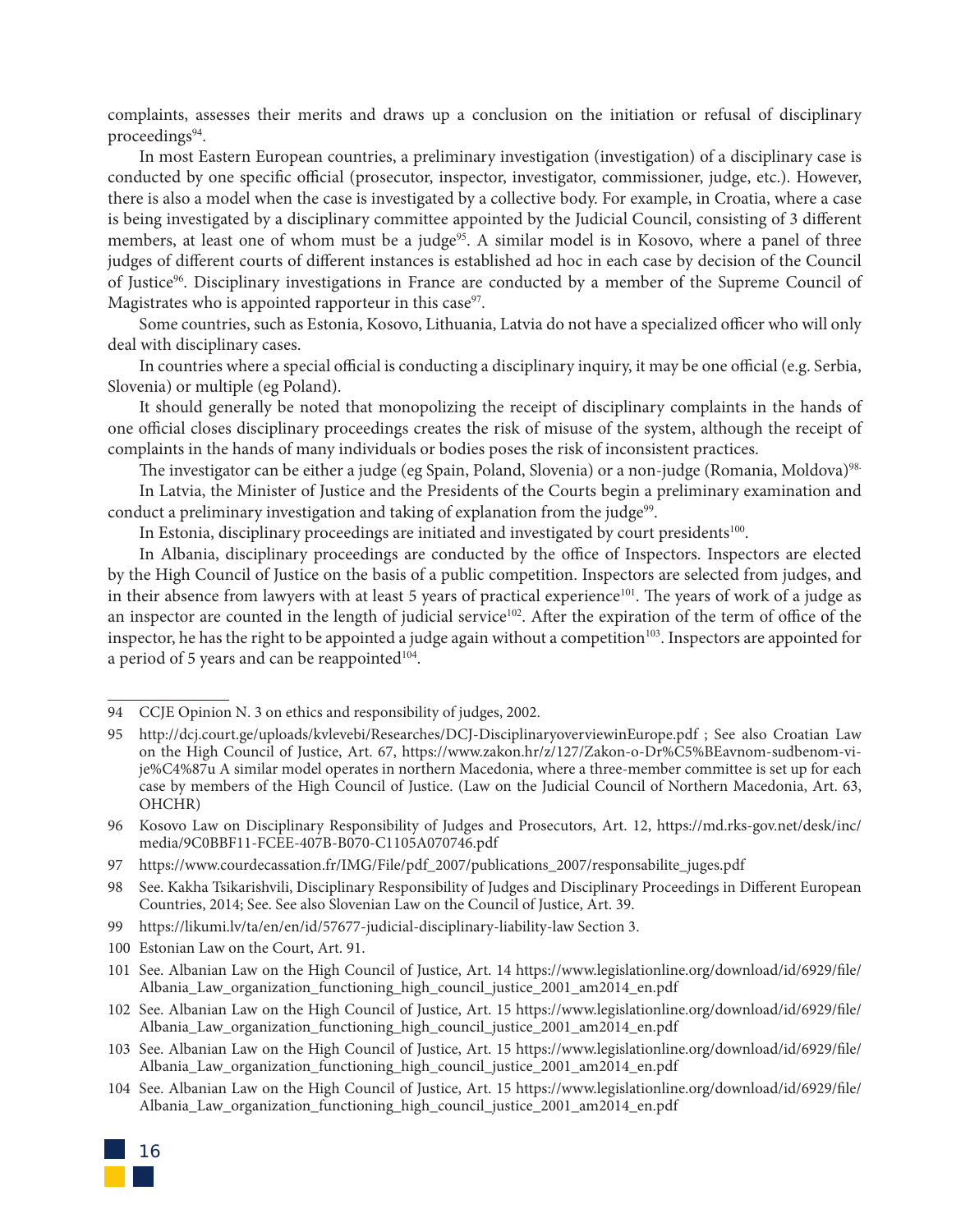The office of Inspectors of the High Council of Justice also exists in Romania, where inspectors are also selected from among judges. The service includes 32 inspectors, and the service is headed by a Chief Inspector<sup>105</sup>. There is also a similar model in Serbia, where a disciplinary case is investigated by a disciplinary prosecutor, or a deputy disciplinary prosecutor appointed by the High Council of Justice<sup>106</sup>. There is also a similar service in Moldova, which also consists of a Chief Inspector and inspectors<sup>107</sup>.

In Albania, the Chief Inspector and Inspectors undergo an assessment every two years, the rules of which are determined by the High Council of Justice<sup>108</sup>. In Albania, the Disciplinary Inspectorate also conducts professional evaluation of judges in addition to disciplinary matters<sup>109</sup>.

In Albania, inspectors also ex officio check judges' financial declarations and their compliance with the  $law<sup>110</sup>$ .

In Albania, the Minister of Justice also inspects the courts both on the basis of complaints and on his own initiative<sup>111</sup>.

In Hungary, a preliminary investigation of a disciplinary case is carried out by a disciplinary commissioner appointed by the disciplinary court from among its members $112$ .

Disciplinary proceedings in Poland are conducted by disciplinary officers appointed by the Minister of Justice for a term of 4 years<sup>113</sup>.

In California, the disciplinary case is overseen by the director of the Judicial Conduct Commission, and the investigation is conducted by subordinate attorneys<sup>114</sup>.

In Lithuania, disciplinary investigations are conducted by members of the Ethics and Discipline Commission. The Commission consists of 7 members, of which 4 judges are appointed by the High Council of Justice and 3 non-judges are appointed by the President and the Speaker of Parliament<sup>115</sup>. The chairperson of the commission may also instruct the chairperson of the relevant court to investigate the case according to the location of the judge<sup>116</sup>.

Prior to 2017, Georgia had a model according to which the Secretary of the High Council of Justice, or another member of the Council, or an official of the High Council of Justice - on the instructions of the Secretary - checked the merits of a disciplinary complaint. As a result of the legislative reform in Georgia in 2017, the function of receiving complaints on disciplinary cases and investigating / pre-examining disciplinary cases has been transferred to the Independent Inspector of the High Council of Justice, who is elected by the High Council of Justice for a five-year term<sup>117</sup>. Functions are divided between the Independent Inspector

113 Polish Law on Common Courts, Art. 112

<sup>105</sup> http://newjustice.org.ua/wp-content/uploads/2018/10/Georgiana-Disciplinary-liability-of-judges-in-Romania-ENG.pptx

<sup>106</sup> Serbia, Law on Judges, Art. 93.

<sup>107</sup> Law on Disciplinary Liability of Judges, Art. 21.

<sup>108</sup> See. Albanian Law on the High Council of Justice, Art. 14 https://www.legislationline.org/download/id/6929/file/ Albania\_Law\_organization\_functioning\_high\_council\_justice\_2001\_am2014\_en.pdf

<sup>109</sup> See. Albanian Law on the High Council of Justice, Art. 16 https://www.legislationline.org/download/id/6929/file/ Albania\_Law\_organization\_functioning\_high\_council\_justice\_2001\_am2014\_en.pdf

<sup>110</sup> See Albanian Law on the High Council of Justice, Art. 15 https://www.legislationline.org/download/id/6929/file/ Albania\_Law\_organization\_functioning\_high\_council\_justice\_2001\_am2014\_en.pdf

<sup>111</sup> See. Albanian Law on the High Council of Justice, Art. 16 https://www.legislationline.org/download/id/6929/file/ Albania\_Law\_organization\_functioning\_high\_council\_justice\_2001\_am2014\_en.pdf

<sup>112</sup> OHCHR response on questionnaire from Hungary.

<sup>114</sup> https://cjp.ca.gov/organiztion\_budget/

<sup>115</sup> Lithuania, Statute of the Commission on Judicial Ethics and Discipline.

<sup>116</sup> Lithuania, Statute of the Commission on Judicial Ethics and Discipline, Art.22.6

<sup>117</sup> See art.  $51<sup>1</sup>$  of the Law on Common Courts.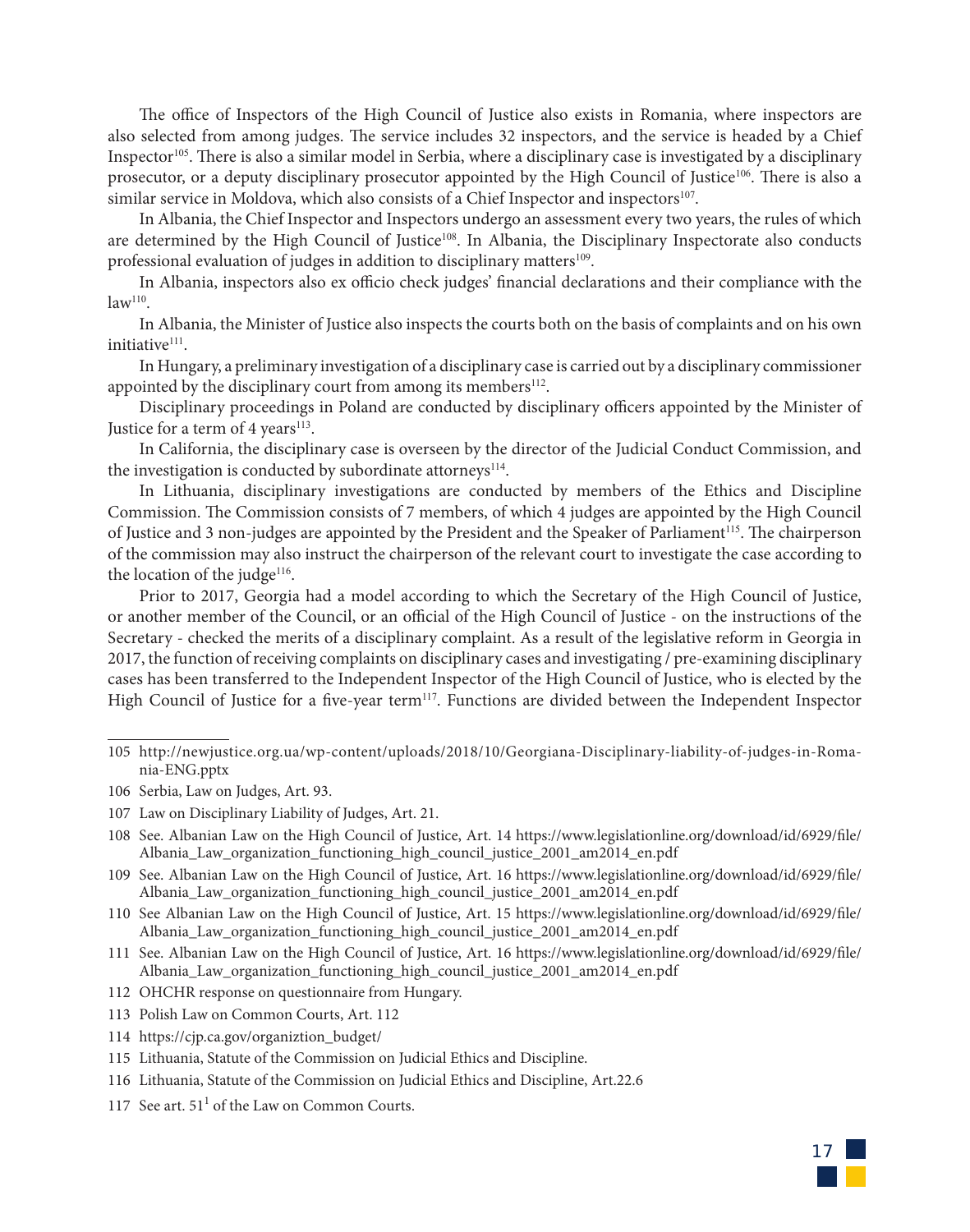and the High Council of Justice, with the Independent Inspector conducting the investigation and the High Council of Justice prosecuting<sup>118</sup>.

Unlike in Georgia, in most European countries there is no division between the functions of prosecution and investigation, and the function of prosecution is performed by the same body that conducts the investigation.

#### *3.3.2. Adjudicating bodies.*

As to adjudicating bodies, we can distinguish two models from each other. 1. When the case is considered on its merits by the High Council of Justice 2. The case is considered by a body outside the Council. In countries belonging to the first group, the case is considered by the full Council of Justice (Croatia) or its disciplinary board (Bulgaria, Spain, Macedonia, Kosovo, Romania, France)<sup>119</sup>.

Disciplinary matters in Albania are essentially handled by the High Council of Justice, which consists of the President of the Republic, the President of the Supreme Court, the Minister of Justice, three members elected by Parliament and 9 judges elected by a Conference of Judges<sup>120</sup>.

Disciplinary proceedings in Ukraine are essentially handled by the Disciplinary Chamber of the High Council of Justice<sup>121</sup>. Interestingly, the complainant represents the party involved in the hearing of the case in the Disciplinary Chamber<sup>122</sup>.

As for the second model, when the case is considered by a body outside the High Council of Justice, it may consist entirely of judges or may also include members of the public. In this respect, a noteworthy example is Hungary, where a disciplinary case is essentially heard by a disciplinary court composed entirely of judges, and its members are elected by the High Council of Justice<sup>123</sup>. A similar model exists in Slovenia, but here the disciplinary court is composed of 9 members from 6 different instances of the judge, and 3 are from the High Council of Justice<sup>124</sup>

Similar to Hungary, in Poland disciplinary cases are substantially reviewed by the disciplinary court, whose members are selected by the Minister of Justice upon consultation with High Council of Justice<sup>125</sup>

In Estonia cases are adjudicated by the Supreme Court disciplinary chamber composed of judges of the Supreme Court, the District Court and the Court of First Instance<sup>126</sup>. Likewise, the Disciplinary Board consists entirely of judges in Latvia, of which 4 are judges of the Supreme Court elected by the Conference of Judges and 7 are presidents of different courts<sup>127</sup>. Latvia's peculiarity is that the Minister of Justice, as well as the Prosecutor General, the Chairman of the Association of Judges also have the right to take part in an advisory capacity to the disciplinary Board<sup>128</sup>

The participation of public in disciplinary bodies serves to the maintenance of public control over

- 122 Law of Ukraine on the High Council of Justice, Art. 49
- 123 OHCHR Report, Disciplinary measures against judges and the use of 'disguised' sanctions.
- 124 Slovenian Law on the Council of Justice, Art. 40.
- 125 Law on Common Courts of Poland, Art. 110 a. Disciplinary court judges also exercise other judicial powers.
- 126 Estonian Law on the Court, Art. 93
- 127 http://at.gov.lv/en/tieslietu-padome/tiesnesu-pasparvaldes-institucijas/tiesnesu-disciplinarkolegija
- 128 Law on Disciplinary Liability of Judges, Latvia, Art. 2. https://likumi.lv/ta/en/en/id/57677



<sup>118</sup> Nevertheless, the High Council of Justice may instruct an Independent Inspector to conduct further investigations and give relevant instructions (Article 75<sup>13</sup> of the Law on Common Courts).

<sup>119</sup> http://dcj.court.ge/uploads/kvlevebi/Researches/DCJ-DisciplinaryoverviewinEurope.pdf

<sup>120</sup> See. Albanian Law on the High Council of Justice, Art. 3 https://www.legislationline.org/download/id/6929/file/ Albania\_Law\_organization\_functioning\_high\_council\_justice\_2001\_am2014\_en.pdf

<sup>121</sup> Law of Ukraine on Litigation and Status of Judges, Art. 108.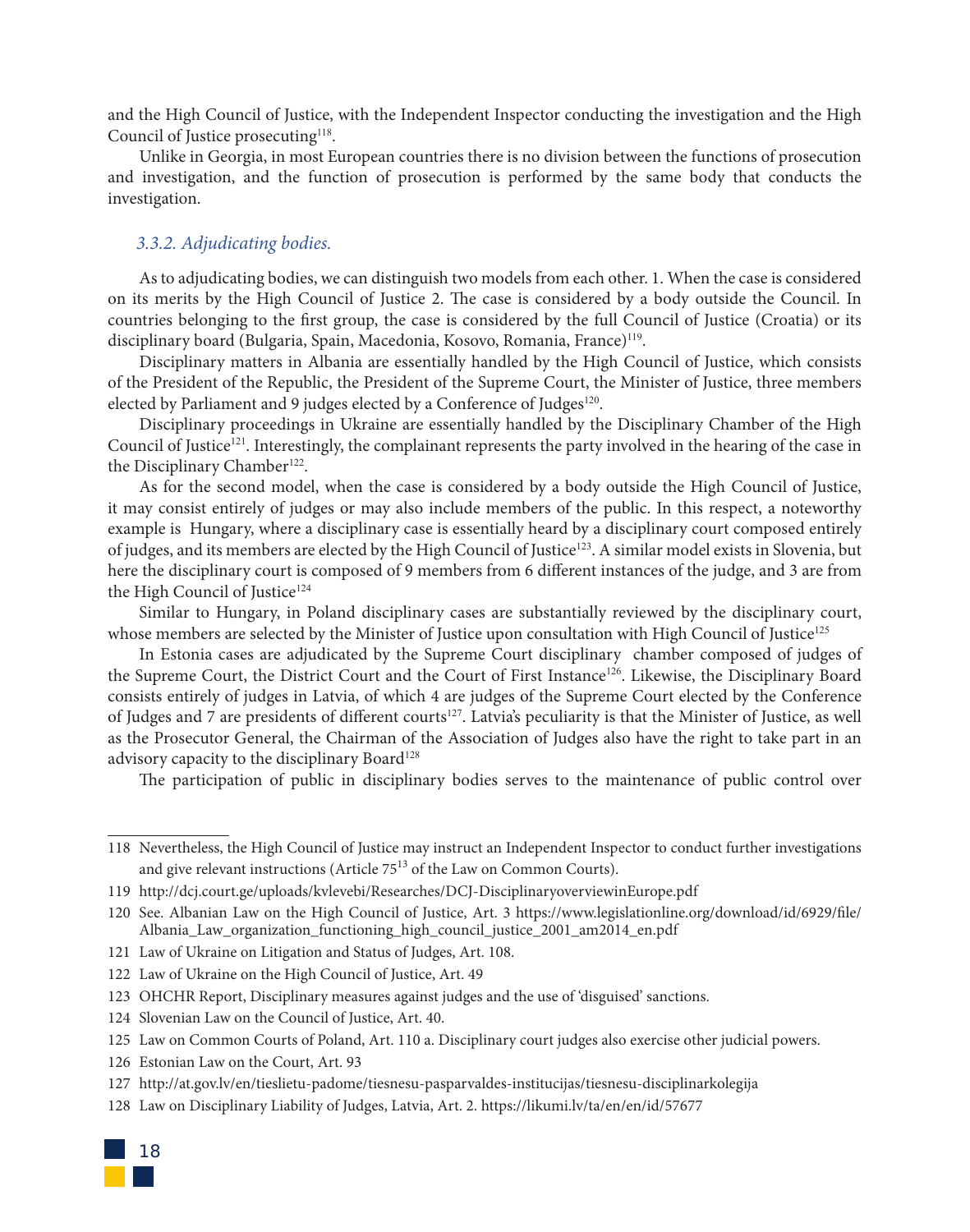the activities of the judiciary, judicial accountability and prevention of corporativism<sup>129</sup>.E.g. In Moldova, disciplinary matters are essentially handled by a 9-member disciplinary board. 5 judge members will be elected by the Conference of Judges and 4 non-judge members will be selected by the Minister of Justice on a competitive basis<sup>130</sup>.

The European standard according to which a majority of members must be on the panel hearing the merits of a disciplinary case is not universal. For example, in most US states, the majority of commission members are non-judges. Non-judicial members are appointed by the state governor, as well as the Bar Association<sup>131</sup>.

Disciplinary cases in Georgia are essentially handled by the Disciplinary Board of Judges of the Common Courts, which consists of 3 judges elected by the Conference of Judges and 2 non-judicial members elected by the Parliament of Georgia<sup>132</sup>.

#### **3.4. Disciplinary process**

#### *3.4.1. Initiation of disciplinary proceedings.*

Preliminary investigation of a disciplinary case requires the judge to receive complaints, statements and other information about the disciplinary misconduct, to investigate the disciplinary case and to submit a conclusion to the decision-making body.

A number of countries (eg Albania, Lithuania, Poland, Romania, Serbia) have a clear legislative provision which does not allow disciplinary proceedings to be initiated on the basis of an anonymous complaint<sup>133</sup>. In contrast, a disciplinary statement in Montenegro may be anonymous<sup>134</sup>. Art. 75<sup>5</sup> of Law on Common Courts in Georgia explicitly excludes the initiation of disciplinary proceedings on the basis of an anonymous complaint.

A number of countries (Scotland, Norway, Italy, Ireland)<sup>135</sup> are familiar with the initial filtering mechanism for disciplinary grievances designed to avoid wasting resources or bothering a judge over clearly unsubstantiated complaints. This mechanism is also envisaged by international standard<sup>136</sup>. In Georgia, a similar filter is performed by the Independent Inspector. According to art. 75<sup>12</sup> of the Common Courts the Independent Inspector is authorized to terminate a disciplinary case if there are a number of formal grounds. HCOJ can also refuse to institute disciplinary proceedings on unsubstantiated complaint<sup>137</sup>.

In some countries, disciplinary proceedings are instituted and a preliminary investigation is carried out by one and the same body or official. In Bosnia, for example, it is a disciplinary prosecutor. In a number of countries one body initiates the proceedings but another body investigates. E.g. proceedings may be commenced by Lord Chancellor of Great Britain, Justice Minister of France, president of the court or the Ministry of Justice in Germany, as well as Croatia<sup>138</sup>

132 Art. 75<sup>19</sup> of the Law on Common Courts.

- 134 http://dcj.court.ge/uploads/kvlevebi/Researches/DCJ-DisciplinaryoverviewinEurope.pdf
- 135 ENCJ, Minimum Standards for Disciplinary Liability of Judges and Prosecutors, p. 27
- 136 Measures for the Effective Implementation of the Principles of Judicial Conduct of Bangalore, Art. 15.3
- 137 Art. 75<sup>8</sup> of the Law on Common Courts
- 138 http://dcj.court.ge/uploads/kvlevebi/Researches/DCJ-DisciplinaryoverviewinEurope.pdf ; See. Also the Croatian Law on the High Council of Justice, Art. 67. https://www.zakon.hr/z/127/Zakon-o-Dr%C5%BEavnom-sudbe-



<sup>129</sup> See. Guy Canivet, Responsabilite des Juges, ici et ailleurs, 2007. https://www.courdecassation.fr/IMG/File/pdf\_2007/ publications\_2007/responsabilite\_juges.pdf

<sup>130</sup> Moldovan Law on Disciplinary Liability of Judges, Art. 9-10.

<sup>131</sup> See. Victoria Hanley at the international roundtable on judicial reforms in transition countries, 35:24 https://drive. google.com/file/d/1H3j46uDmLbl8n63nzpm-Rkc9Z9HH6G1l/view?fbclid=IwAR3obKqPZ-9MlfdFU5nfidHQIdxG7yBm80LkczGppnDAf0XGKi4kz-nm\_aU

<sup>133</sup> ENCJ, Minimum Standards for Disciplinary Liability of Judges and Prosecutors, p. 25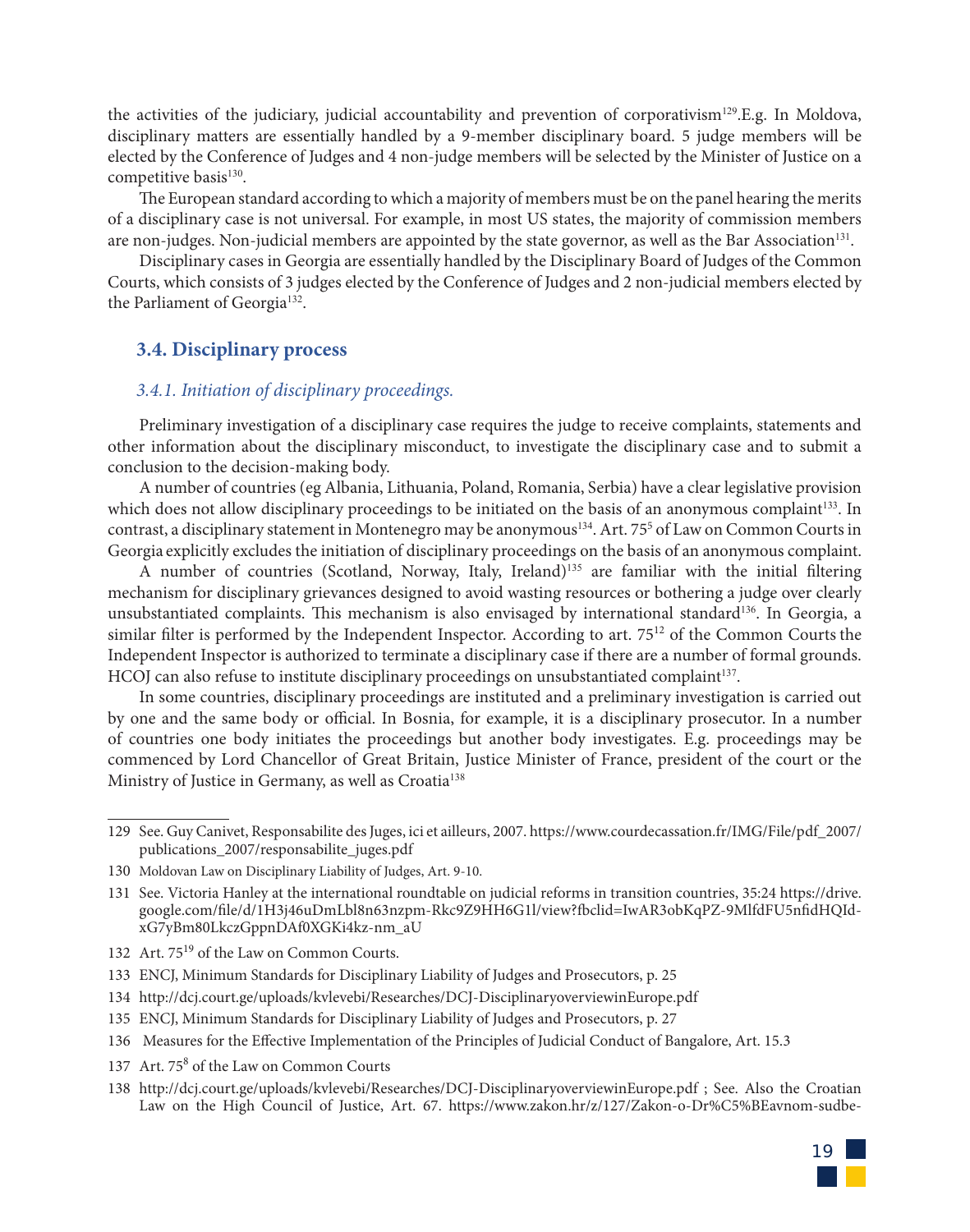Until 2017, both the Secretary of the High Council of Justice and the chairmen of the courts had the authority to initiate disciplinary proceedings in Georgia. The February 8, 2017 amendment established the Institute of Independent Inspectors of the High Council of Justice and all these powers were delegated only to Independent Inspectors<sup>139</sup>.

#### *3.4.2. Investigation of disciplinary case and indictment of the judge.*

A disciplinary inquiry involves gathering all the necessary information about a disciplinary case for its substantive review.

In some countries, such as Malta or Portugal, there is no formal disciplinary stage. A disciplinary complaint is referred directly to the disciplinary tribunal.<sup>140</sup>

In some countries, the investigative powers of the investigative body are clearly established by law, while the legislation of some countries contains a general reference to the collection of information. In some countries, e.g. Georgia and Northern Macedonia have a two-stage procedure, which requires the consent of the High Council of Justice, as well as the initiation of formal prosecution in a disciplinary case<sup>141</sup>.

In Poland, as in Kosovo, a judge can petition a disciplinary officer to request evidence $^{142}$ .

In Poland, a disciplinary officer has the right to fine a witness who refuses to appear and testify before  $him/her<sup>143</sup>$ .

In Georgia, an Independent Inspector does not have the authority to call a witness compulsorily or request information from private sources, although he or she has the right to request information from State-owned databases<sup>144</sup>.

As mentioned above, in some countries, e.g. In Lithuania and Georgia, there is a two-tier system, where the functions of disciplinary investigation and prosecution are divided: the disciplinary investigation is carried out by a specific person, and the prosecution is conducted by a collective body. In Poland, both investigative and prosecution functions are performed by a disciplinary officer<sup>145</sup>, although the Council of Justice may appeal a decision on a disciplinary matter.

In Lithuania, a judge is disciplined by an ethics and discipline commission composed of 7 members. Two members (public members) are appointed by the President of the Republic, one (public member) by the Speaker of Parliament, and four by the Council of Justice<sup>146</sup>. In case of prosecution by the commission, the case will be considered by the Court of Honor.

In Moldova, disciplinary investigations are conducted entirely by the Service of Disciplinary Inspectors, which also supports the prosecution in the Disciplinary Board. In the absence of elements of disciplinary misconduct, the Service may terminate the case, although the appellant may appeal his decision to the Disciplinary Board<sup>147</sup>.

nom-vije%C4%87u

140 7. Guy Canivet, Professional Discipline of Supreme Court judges.

142 See. Polish Law (Art. 114.4), Kosovo, Law on Disciplinary Responsibility of Judges and Prosecutors, Art. 12.

<sup>147</sup> Moldovan Law on Disciplinary Liability of Judges



<sup>139</sup> cf. Law on Disciplinary Liability and Disciplinary Proceedings of Judges of Common Courts, Art.

<sup>141</sup> see. Law on the Judicial Council of Northern Macedonia, Art. 63 (OHCHR North Macedonia)

<sup>143</sup> Law on Common Courts of Poland, Art. 114 a.

<sup>144</sup> Law on Common Courts, Article 75<sup>7</sup>

<sup>145</sup> Law on Common Courts in Poland, Art. 112

<sup>146</sup> Law of the Lithuanian Court, Art. 85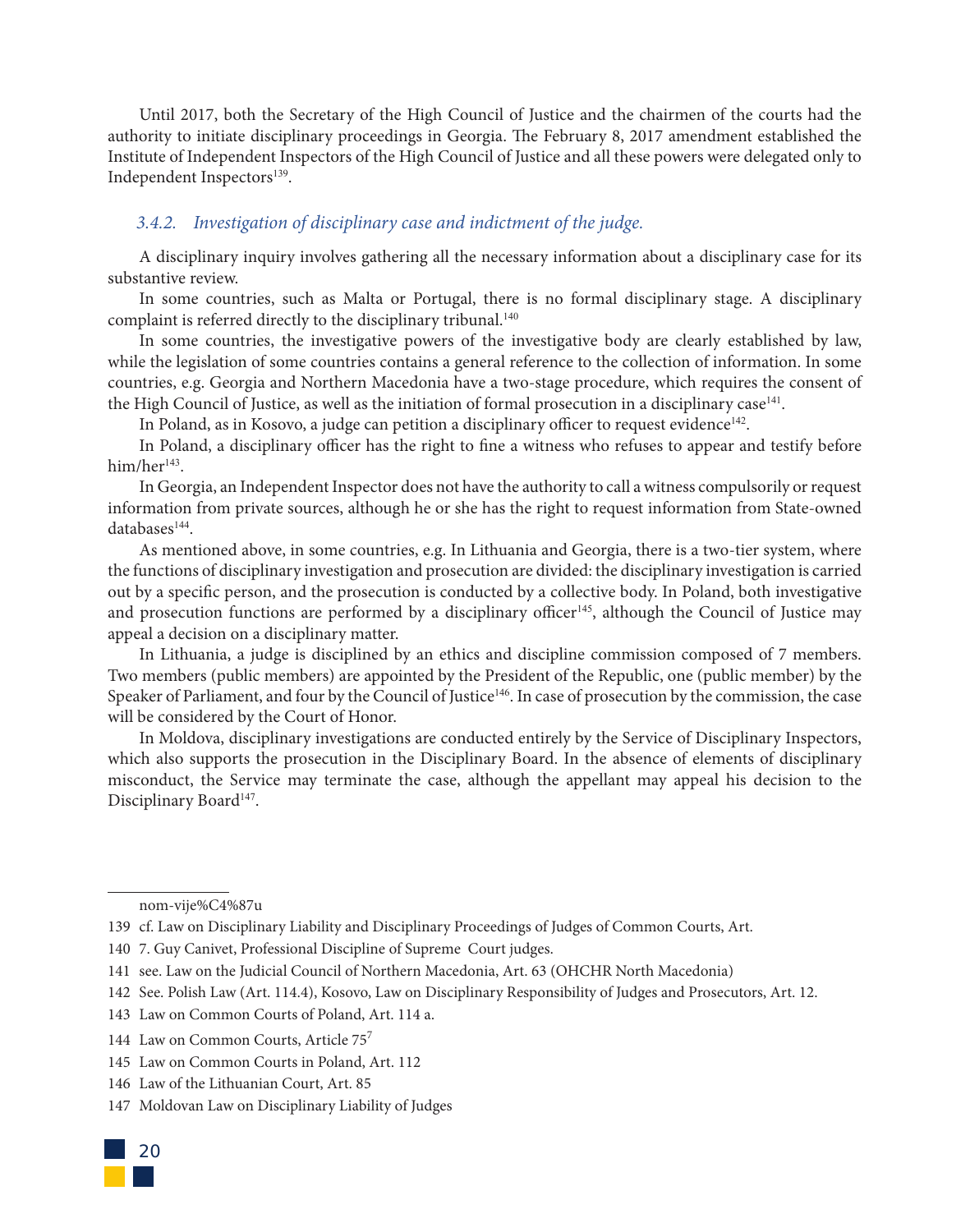#### *3.4.3. Substantive consideration of the disciplinary case and decision making.*

A substantive hearing of a disciplinary case involves an oral examination of the evidence in the presence of the parties, a hearing of the parties' positions, and the imposition of a disciplinary sanction.

In different countries, including Estonia, due to the gravity of the misconduct, it is possible to suspend a judge from the hearing of a case before the substantive hearing of a disciplinary case<sup>148</sup>.

In Moldova and Ukraine, the applicant also took part in the substantive hearing of the disciplinary case<sup>149</sup>.

The collegial body usually makes a decision on imposing disciplinary liability on a judge by a majority vote<sup>150</sup>. In Macedonia, however, the decision to dismiss a judge is made by a two-thirds majority of the council members<sup>151</sup>.

The substantive hearing of a disciplinary case in Georgia is regulated in detail by art. 75<sup>33</sup> of Law on Common Courts. According to paragraph 5 of this article, "Parties have the right to fully express and duly defend their positions, to ask questions of each other, to submit written and other evidence, to initiate motions for publishing various documents, materials or information, or to hear additional information of invited persons, make a request or invite additional persons and hear their information, request a relevant court case, as well as take other measures. The motions are considered by the disciplinary board. According to the Georgian legislation, the author of the disciplinary complaint is not a party to the disciplinary process and he does not participate in the hearing of the case, nor does he have the right to appeal. Georgian law does not recognize the temporary removal of a judge from office during a hearing.

#### *3.4.4. Publicity of disciplinary proceedings.*

There are 3 different models in terms of publicity of disciplinary proceedings: 1. In some countries (e.g. Bosnia, Poland, France) the proceedings are public, although they can be closed only in certain circumstances, such as. public order, or the secret of private life, or the interests of justice; 2. In some countries the case is open to the public but may be closed at the request of the parties (Italy, Montenegro); 3. In some countries (Bulgaria, Macedonia) the disciplinary process is completely closed.<sup>152</sup>

In Poland, disciplinary proceedings are public, but may be closed in the interests of morality, State security or privacy<sup>153</sup>.

An open hearing is also held in Ukraine, which may be closed on the same grounds provided by law for the closure of a hearing in general<sup>154</sup>.

Under Georgian law, a judge indicted to disciplinary responsibility has the right to request that the sessions of the High Council of Justice, as well as the Disciplinary Board, as well as the Disciplinary Chamber be made public<sup>155</sup>, although so far no one has exercised this right.

#### *3.4.5. Application of disciplinary sanction.*

The law of different countries determines the circumstances that will be taken into account when imposing a disciplinary sanction. Their list is quite similar to the list in the Georgian legislation. A rather detailed list



<sup>148</sup> See E.g. Estonian Law on Courts, Art. 95.

<sup>149</sup> Moldovan Law on Disciplinary Liability of Judges, Art. 31.

<sup>150</sup> http://dcj.court.ge/uploads/kvlevebi/Researches/DCJ-DisciplinaryoverviewinEurope.pdf

<sup>151</sup> Supra note

<sup>152</sup> http://dcj.court.ge/uploads/kvlevebi/Researches/DCJ-DisciplinaryoverviewinEurope.pdf

<sup>153</sup> Law on Common Courts of Poland, Art. 116

<sup>154</sup> Law on the High Council of Justice, Art. 49.

<sup>155</sup> Law on Common Courts, art.  $75<sup>1</sup>$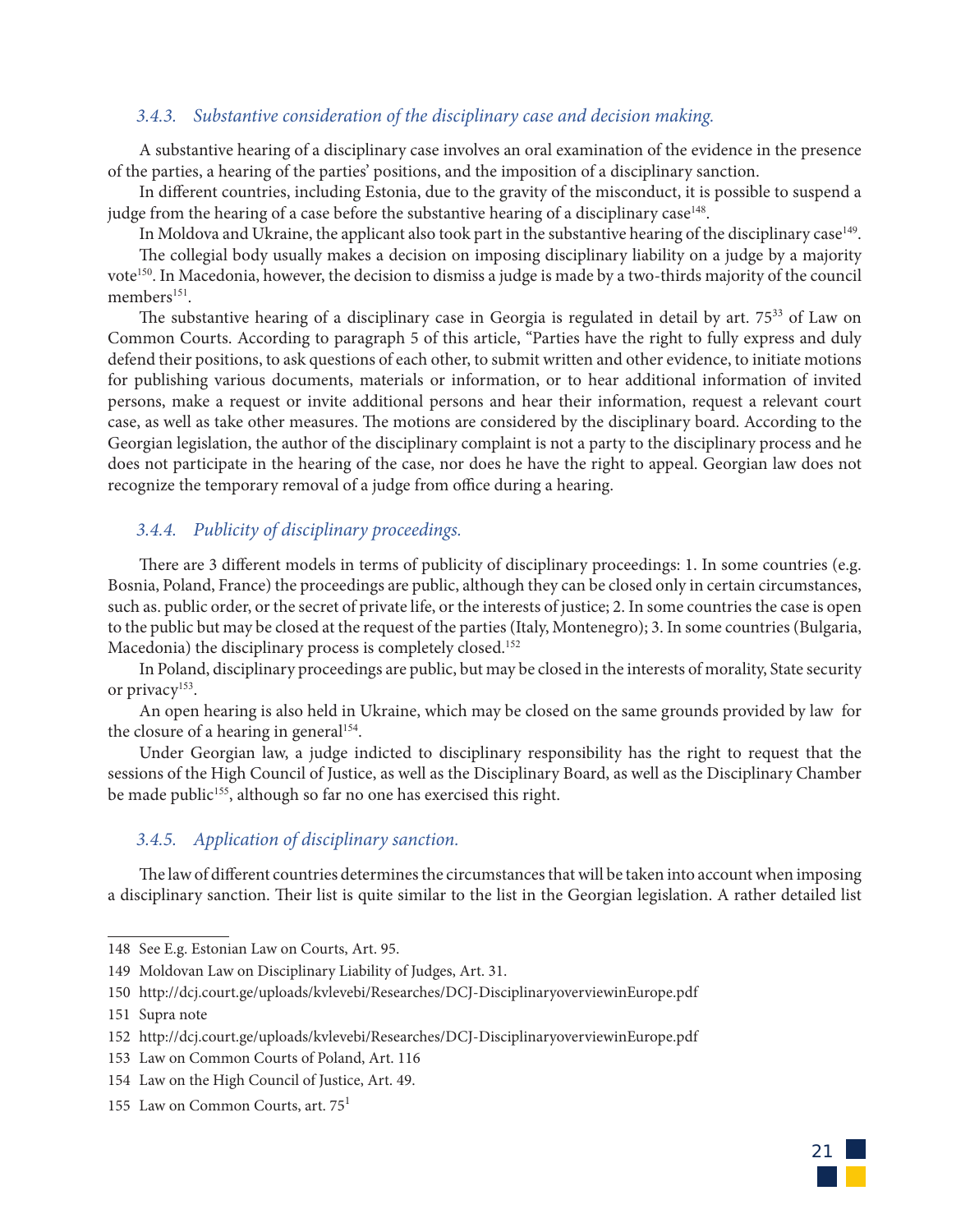is contained in the Albanian Law on the Status of Judges and Prosecutors, Art. 115. Unlike Georgian law, this law contains a list of mitigating and aggravating circumstances: in particular, mitigating circumstances are:

 a) The misconduct is a first incident for the magistrate; b) The magistrate acted under the influence of a third person guided by loyalty or fear; c) The magistrate's misconduct played a minor part taking account of the overall circumstances; ç) The magistrate cooperated in the investigation and disciplinary proceedings, including where relevant by providing admissions and helpful information for the investigation and disciplinary proceedings; d) The magistrate has repaired damage caused by the misconduct or has actively assisted in obliterating or alleviating the consequences; dh) The time elapsed since the misconduct occurred; e) Any other circumstance existing, that in the opinion of the Council deserving leniency. 4. Aggravating circumstances in accordance with paragraph 2 of this Article are: a) Misconduct being committed more than once, or the misconduct is committed after a disciplinary measure was imposed for a previous misconduct; b) Misconduct has been continuous; c) The misconduct was committed due to discriminatory motives; ç) The misconduct was committed due to other weak motives; d) Instigating others to a misconduct or unlawful behavior; dh) The misconduct was committed by way of exploiting weaknesses or vulnerabilities of others; e) Upon the existence of any other circumstance, wherefore the Council deems aggravating the committed misconduct.

The legislation of some countries also stipulates what kind of penalties can be used for committing a misdemeanor of this or that severity. For example, the Spanish legislation makes a distinction between three types offenses (light, serious and very serious), indicating that the light and heavy violation is punishable by a warning or a fine, while especially serious violations - suspension, forced temporary transfer or a dismissal<sup>156</sup>. Based on the fact that disciplinary offences can be committed under various forms and in various circumstances, we believe that such classification of disciplinary offences is neither possible nor recommended.

According to Georgian legislation, the list of circumstances that the disciplinary panel takes into account when making a decision is quite scarce. According to art. 75<sup>47</sup> of the law of Common Courts, they are: content and severity of the disciplinary misconduct, the consequences that it had or could have had, the degree of guilt.

#### *3.4.6. Appeal*

#### **a. The subject with the right to appeal**

Prosecuting body as well as the appellant usually has the right to appeal the decision on the disciplinary matter to the disciplinary body, although there are some exceptions.

In Ukraine, both the judge and the complainant have the right to appeal the decision of the Disciplinary Chamber<sup>157</sup>

In Poland, the Minister of Justice, the High Council of Justice, the Disciplinary Officer and the judge have the right to appeal against disciplinary decisions<sup>158</sup>.

Under Georgian law, only the parties to a disciplinary case, a judge and the High Council of Justice have the right to appeal the decision of the Disciplinary Board<sup>159</sup>.

#### **B. Complaints review bodies.**

In Albania, the decision to impose disciplinary liability is made by the High Council of Justice, whose decision is appealed to the Supreme Court<sup>160</sup>.

<sup>160</sup> See. Albanian Law on the High Council of Justice, Art. 36 https://www.legislationline.org/download/id/6929/file/



<sup>156</sup> http://dcj.court.ge/uploads/kvlevebi/Researches/DCJ-DisciplinaryoverviewinEurope.pdf

<sup>157</sup> Law of Ukraine on the High Council of Justice, Art. 51.7

<sup>158</sup> Law on Common Courts of Poland, Art. 121

<sup>159</sup> Art. 75<sup>54</sup> of the law on Common Courts<sup>.</sup>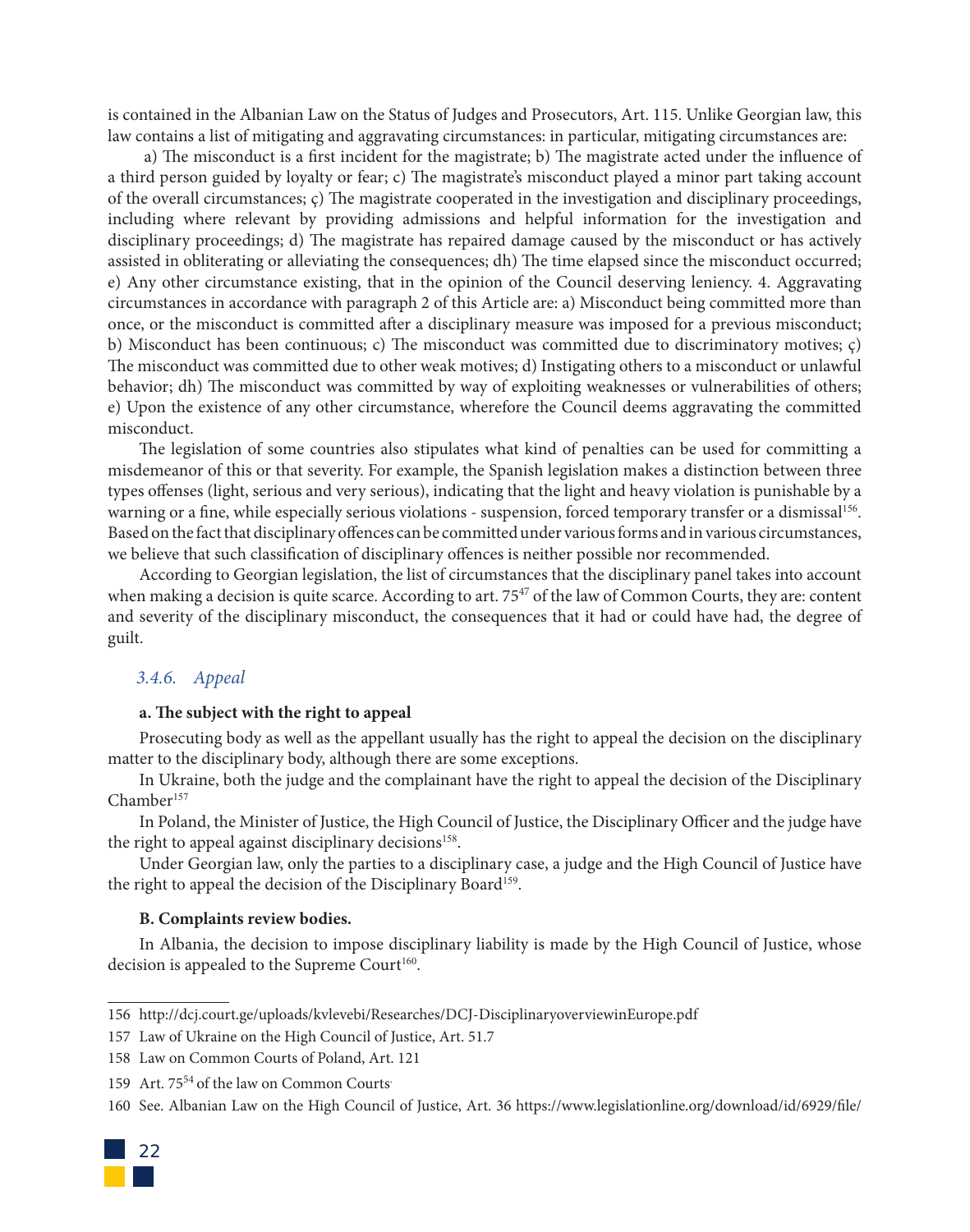In Ukraine, the decision of the Disciplinary Chamber of the High Council of Justice is appealed in the Plenum of the High Council of Justice. The members of the Disciplinary Chamber which took part in the initial hearing of the disciplinary case shall not take part in its consideration<sup> $161$ </sup>. The decision of the Plenum of the High Council of Justice is being appealed in court<sup>162</sup>.

The decision of the Disciplinary Chamber of the Supreme Court in Estonia is being appealed to the Plenum of the Supreme Court<sup>163</sup>

The decision of the Court of Honor in Lithuania is being appealed to the 3-member panel of the Supreme Court.

The decision made by the High Council of Justice in Croatia is being appealed to the Constitutional  $C$ ourt $164$ .

The decision of the Disciplinary Board of Judges of Common Courts in Georgia is appealed to disciplinary Chamber of the Supreme Court

#### *3.4.7. Publication of disciplinary decisions.*

In different systems, the disciplinary decision may be published either anonymously or fully, disclosing the name and surname of the judge. In Poland, disciplinary convictions are made public, although a disciplinary body may not issue a decision for the purposes of the disciplinary proceedings or for the protection of privacy<sup>165</sup>.

Disclosure of name of judge subjected to disciplinary sanction in the US state of California depends on the type of sanction: letters of recommendation and private admonition are closed, and public reprimands, public censures, and dismissals are published with the judge's first and last name<sup>166</sup>.

In Latvia, disciplinary decisions are published by anonymizing the name of the judge.<sup>167</sup>

According to art. 75<sup>73</sup> of the Law of Common Courts of Georgia

1. Decisions of the Disciplinary Board and the Disciplinary Chamber without identifying information of a judge, unless the judge himself/herself requires the disciplinary proceeding be public, shall be published on an official website upon their entry into legal force. A decision on dismissing a judge shall be published in full.

#### **3.5. Disciplinary statistics**

Since 2013, the Disciplinary Board of the Common Courts of Georgia has considered a total of 19 cases. Of these, only 10 judges were disciplined<sup>168</sup>. None of the judges have been removed by way of disciplinary procedure. A review of statistical information from foreign countries confirms that Georgia's disciplinary system lags far behind European indicators in terms of efficiency<sup>169</sup>.



Albania\_Law\_organization\_functioning\_high\_council\_justice\_2001\_am2014\_en.pdf

<sup>161</sup> Law of Ukraine on the High Council of Justice, Art. 51.7

<sup>162</sup> Law of Ukraine on the High Council of Justice, Art. 52

<sup>163</sup> Estonian Law on the Court, Art. 97. A similar model applies in Kosovo with the difference that a disciplinary complaint is not considered by the Plenum but by the Supreme Court Chamber. Kosovo Law on Disciplinary Liability of Judges and Prosecutors, Art. 15 https://md.rks-gov.net/desk/inc/media/9C0BBF11-FCEE-407B-B070-C1105A070746.pdf

<sup>164</sup> Croatian Law on the High Council of Justice, Art. 71. https://www.zakon.hr/z/127/Zakon-o-Dr%C5%BEavnomsudbenom-vije%C4%87u

<sup>165</sup> Law on Common Courts of Poland, Art. 109.a

<sup>166</sup> https://cjp.ca.gov/complaint\_process/

<sup>167</sup> http://at.gov.lv/en/tieslietu-padome/tiesnesu-pasparvaldes-institucijas/tiesnesu-disciplinarkolegija

<sup>168</sup> http://dcj.court.ge/

https://www.kohus.ee/et/eesti-kohtud/eesti-kohtunikud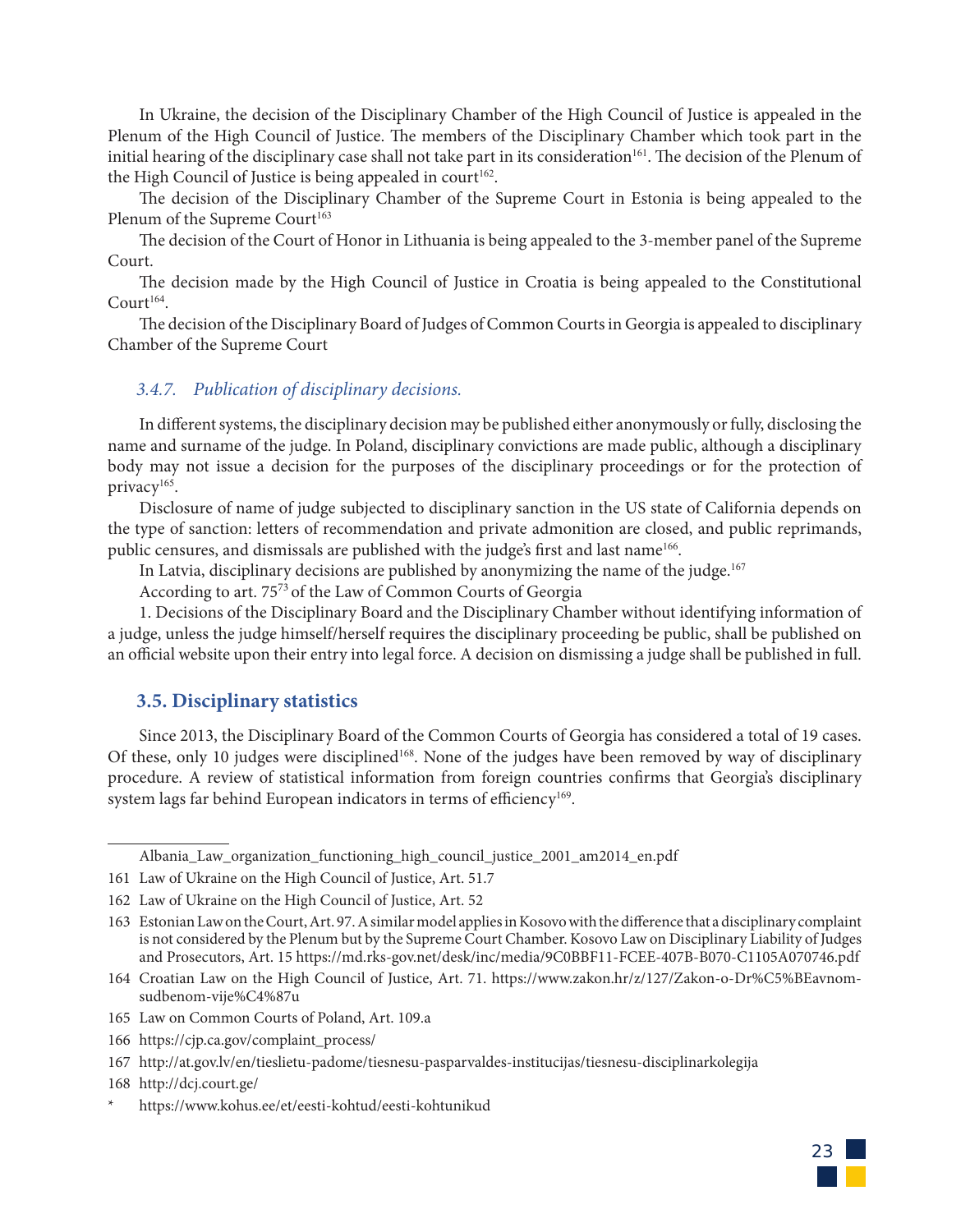| Country Number of    | Number of judges | Number of judges<br>discipline in the last 10<br>vears | Removed from office. |
|----------------------|------------------|--------------------------------------------------------|----------------------|
| Croatia              | 1700             | 152                                                    | 8                    |
| Czech Republic       | 3063             | 117                                                    | 6                    |
| Romania              | 6822             | 165                                                    | 32                   |
| Estonia <sup>*</sup> | 242              | 20                                                     | 2                    |
| Spain**              | 5171             | 212                                                    |                      |

Disciplinary Statistics in Georgia in the Last 10 Years :

| Year | Private<br>Recommendation<br>Card | <b>Note</b> | Reprimand      | <b>Strict</b><br>Reprimand | Release |
|------|-----------------------------------|-------------|----------------|----------------------------|---------|
| 2011 | $\overline{2}$                    | 2           | 9              | $\overline{2}$             | 1       |
| 2012 | $\mathbf{1}$                      |             | $\overline{2}$ |                            |         |
| 2013 | $\mathbf{1}$                      |             |                |                            |         |
| 2014 |                                   |             |                |                            |         |
| 2015 |                                   |             |                |                            |         |
| 2016 |                                   |             | 1              |                            |         |
| 2017 |                                   |             |                |                            |         |
| 2018 | $\mathbf{1}$                      |             |                |                            |         |
| 2019 | $\overline{2}$                    |             |                |                            |         |
| 2020 | 1                                 |             |                |                            |         |

As mentioned above, prior to 2012, there was a strict disciplinary policy in Georgia, and since 2012, disciplinary statistics have changed radically. In 2014-2015, no judge in Georgia was disciplined and in 2016- 2020, a total of 9 judges were disciplined<sup>170</sup>. On the scale of severity, lightest sanctions were applied the judges - 4 private recommendation letters, 4 remarks and 1 reprimand.

<sup>170</sup> Such a change in disciplinary statistics cannot be explained by amendments to disciplinary misconduct. The institution of improper performance of duty (which also covered up the "gross violation of the law" in force until 2012) was abolished by a December 2019 legislative amendment.



<sup>\*\*</sup> https://www.poderjudicial.es/stfls/ESTADISTICA%20JUDICIAL%20NUEVO/FICHEROS/Datos%20de%20Justicia/Boletines%20Anteriores/Bolet%C3%ADn%20n%C2%BA%2037%20-%20El% % C3% BAmero% 20de% 20jueces% 20en% 20los% 20pa% C3% ADses% 20de% 20la% 20Uni% C3% B3n% 20Europea% 20.pdf

<sup>169</sup> Source - https://www.ohchr.org/EN/Issues/Judiciary/Pages/ReportDisciplinaryMeasures.aspx